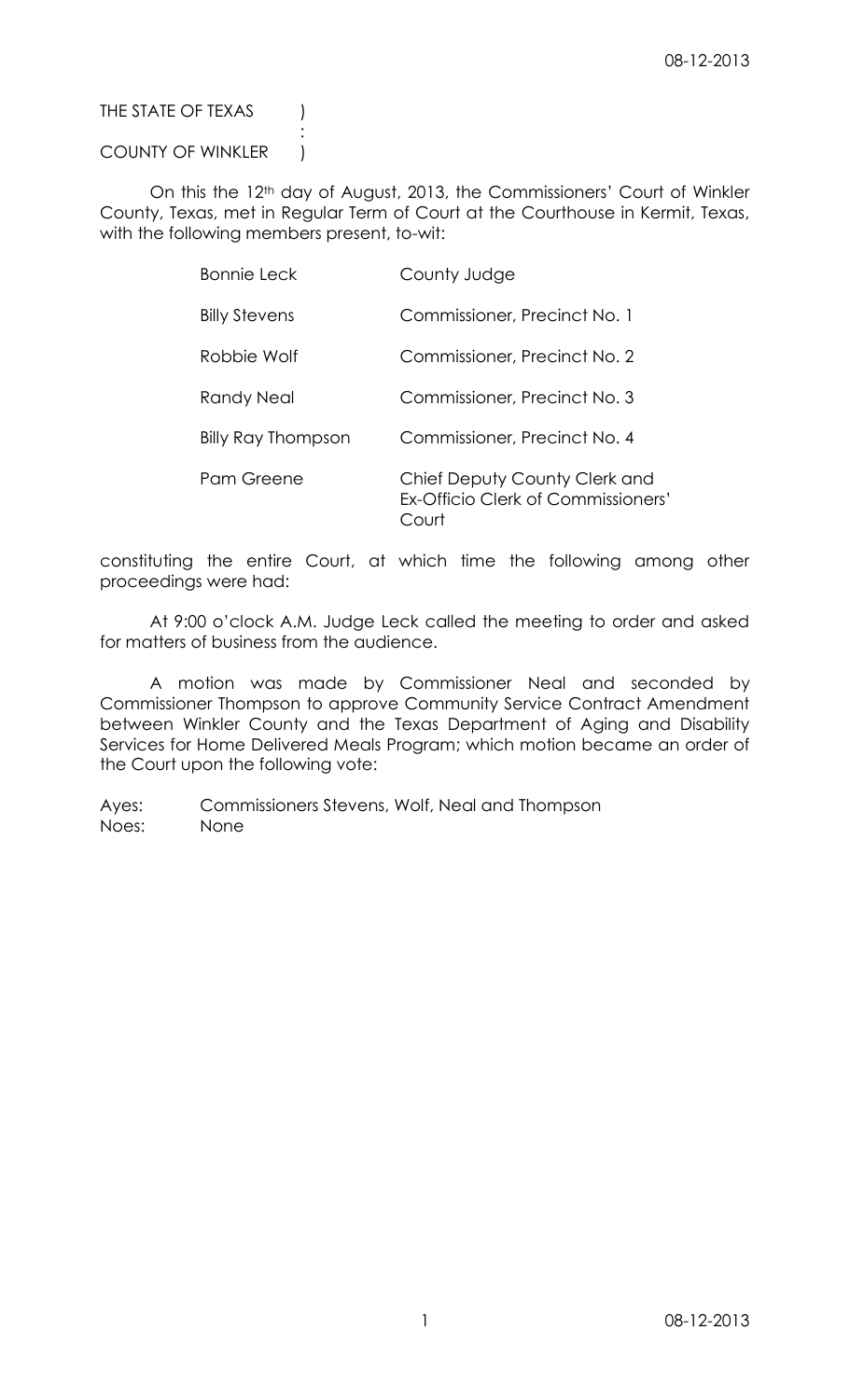Form 3254-A, HDM Title XIX<br>Fage 2 / 06-2013<br>Cantrac: No. 091012853<br>Amendment No. 05-30

### Texas Department of Aging<br>and Cisability Services

## Form 3254-A<br>HOM T XIX<br>June 7013

State of Texas<br>Travis County **Community Services Contract Amendment** 

| Legal Name of Entity (Contractor)                         | Contract No.        | Contract Type   |
|-----------------------------------------------------------|---------------------|-----------------|
| <b>Winkter County</b>                                     | 001012893           | <b>ICBA HOM</b> |
| Quing Beainess As (d/b/a) Name, if applicable             | Amendment No.       | Recion No.      |
|                                                           | 09.30               | 09              |
| ----<br>Address of Contractor (street, city, state, ZIP). | Waver Contract Area | Companent Code  |
| 419 East Campbell, Karmt, Texas 79745                     |                     |                 |

.<br>Section 2. Int

seculuri 4. Involucional<br>This anexidment to the contract number referenced above (the "contract") is entered with by the Department of Aging and Disability<br>Seculcia: (Department) and the legal entity (Contractor) named abo

r - v .<br>The Department represents the Health and Human Services Commission: (HHSC), the Texas Medical degency, for any Medicard services<br>provided onder the control The Department as the representative for HHSC, administris

- $\Box$  The following  $\Box$  counties  $\Box$  local authorises are deleted from the cor
- Attachment A (relating to covered counties) is incorporated into the contract and represents the full listing of counties served as a
- $\Box$  The attached Form 3691-A, Service Area Desgration HCS, fartime, CDS and TAS is incorporated into the contract and replaces the Contract and replaces the
- Attachment B (relating to Home Delivered Meals) is incorporated into the contract and represents the new Home Delivered Meals.<br>provisions as a result of this amondment
- $\frac{1}{2}$  Conversion agrees to screen its employees and contracts to determine where they have been excluded form participation. Applying the state of the state of the state of the state of the state of the state of the s

|                                                                                                               |      | Form 3254-A. NOM. 1die XIX<br>Page 37/06-2013<br>Contract No. 001012893<br>Americaned No. 09-20.                                              |
|---------------------------------------------------------------------------------------------------------------|------|-----------------------------------------------------------------------------------------------------------------------------------------------|
| Section 4. Effective Date                                                                                     |      |                                                                                                                                               |
| This amendment is effective October 1, 2013                                                                   |      |                                                                                                                                               |
| Section 5. Terms Remain in Effect                                                                             |      | The parties agree that all other provisions of the contract shall remain in effect and govern except to the extent modified in this amendmont |
| Section 6. Amendment Execution                                                                                |      |                                                                                                                                               |
| The Department and Contractor have each caused this amendment to be signed by their respective representative |      |                                                                                                                                               |
| <b>Department of Aging</b><br>and Disability Services                                                         |      | Winkler County                                                                                                                                |
| Signalure-Repartment Reuresentative                                                                           | Date | Signalure-Contractor Perconsentative<br>Date                                                                                                  |
| <b>Bea Bary</b><br>Name of Department Representative (Print or type)                                          |      | Hon. Bonnie Leck<br>Name of Contractor Representative (Print or Noe).                                                                         |
| Community Services Regional Director<br>Title of Department Representative (Frint or type)                    |      | Vans ei County Judge<br>"Mix of Contractor Representative (Print or type)                                                                     |

- Section 3. Amendment Modifications (continued)<br>[7] Contractor agrees that in accordance with 42 CFR 5455.23, the Department shall suspend all Modicals payments to the Contractor<br>upon opticallon by HHSC-OIS that is credible
- $\fbox{\parbox{0.9\textwidth}{ \begin{tabular}{0.9\textwidth} \begin{tabular}{| c | c | c |} \hline \end{tabular} \hline \end{tabular} } \hbox{\parbox{0.9\textwidth} \begin{tabular}{| c | c | c |} \hline \end{tabular} \hline \end{tabular} } \hbox{\parbox{0.9\textwidth} \begin{tabular}{| c | c | c | c |} \hline \end{tabular} \hline \end{tabular} } \hbox{\parbox{0.9\textwidth} \begin{tabular}{| c | c | c | c | c |} \hline \end{tabular} \hline \end{tabular} } \hbox{\parbox{0.9\textwidth}$ The Contractor may include information concorning this contract's terms, subject matter and estimated value in any report to a<br>governmental body to which the Contractor is required by law to report such information

Contractor agrees that as part of as contract with the Deputnient, Contractor may recoive or create sensitive personal information, as<br>asolary SCI (2014) the Musicinal and Commerce Lose astros into phase Commerce means as  $\overline{\boxtimes}$ Preshwan manimum and the Channel Channel Channel Channel Channel Channel Channel Channel Channel Channel Channel Channel Channel Channel Channel Channel Channel Channel Channel Channel Channel Channel Channel Channel Chan

 $\Box$  oner

|                                                             |                                                                                                                                                                                                                                                                                                                                                                                                                                       |               | Form 3254-A. HOM Title XIX<br>Page 4 / 06-2013<br>Contract No. 001012893<br>Amendment No. 09-30 |
|-------------------------------------------------------------|---------------------------------------------------------------------------------------------------------------------------------------------------------------------------------------------------------------------------------------------------------------------------------------------------------------------------------------------------------------------------------------------------------------------------------------|---------------|-------------------------------------------------------------------------------------------------|
|                                                             | <b>Community Services Contract Amendment</b><br>Attachment B - Home Delivered Meals                                                                                                                                                                                                                                                                                                                                                   |               |                                                                                                 |
| Type of Contract                                            | Contract No.                                                                                                                                                                                                                                                                                                                                                                                                                          | Amendment No. | Region No                                                                                       |
| <b>ICBA HDM</b>                                             | 001012893                                                                                                                                                                                                                                                                                                                                                                                                                             | C9-30         | 09                                                                                              |
| Wirkler County<br>Contact Person<br>Franco Hawkins          |                                                                                                                                                                                                                                                                                                                                                                                                                                       |               | (Area Code and Telephone Nin<br>432/586-3631                                                    |
| Each marked provision below is included in this attachment. |                                                                                                                                                                                                                                                                                                                                                                                                                                       |               |                                                                                                 |
| ш<br>Contractor will provide<br>through.                    | units of Title XX Community Care for the Aged and Disabled/Home Delivered Meals for the period.<br>(bixdget period). The approved budget for each meal is \$ and the approved hildget for the budget period is \$<br>The approved budget is reflected in the attached Form 2029, Information Worksheet, Purchase of Services Contract, which is<br>incorporated into this amendment. The geographical area covered by the contract is | . Texas.      |                                                                                                 |
| а<br>the contract is Wink and Kermit. Texas                 | Contractor will provide Title XIX Cummunity Based Altomatives/Home Dalivered Meals for the period Oclober 1, 2013 through<br>September 30, 2013 (budget period). The Fitle X:X meals will be paid at the rate of \$6.12 per unit. The geographical area covered by                                                                                                                                                                    |               |                                                                                                 |

□ Confractor will serve or defiver mass in alteriate formal (frozen, chilled or shelf strating on fewer than five days per week. The alternate difference of through the alternate of through the strategie of the alternate

-<br>Theials-Contractor Representative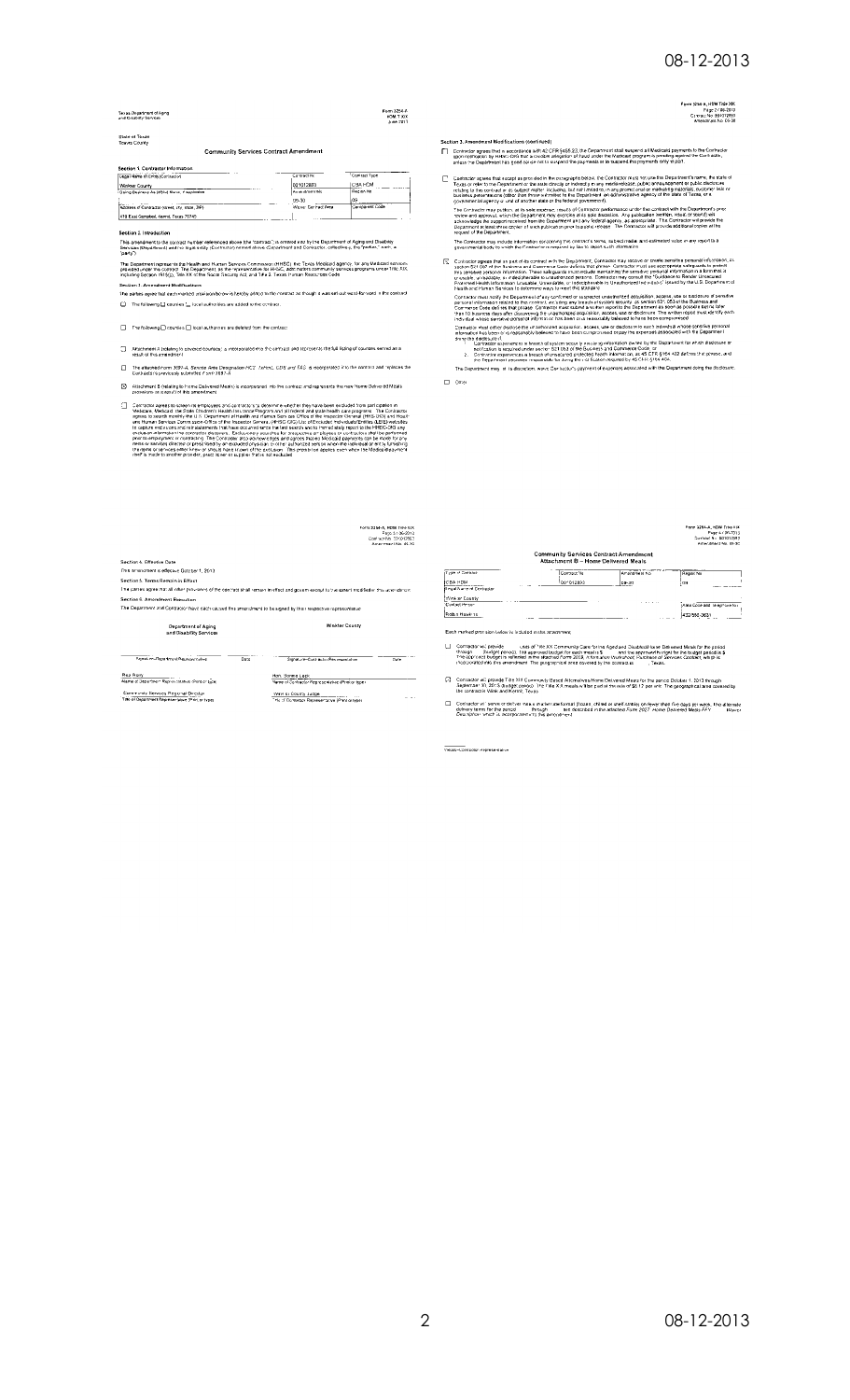

A motion was made by Commissioner Neal and seconded by Commissioner Thompson to table receiving financial information and monthly reports regarding Memorial Hospital; which motion became an order of the Court upon the following vote:

Ayes: Commissioners Stevens, Wolf, Neal and Thompson Noes: None

A motion was made by Commissioner Neal and seconded by Commissioner Thompson to table approving the line item transfer(s) and salary schedule change(s) for Winkler County Memorial Hospital; which motion became an order of the Court upon the following vote: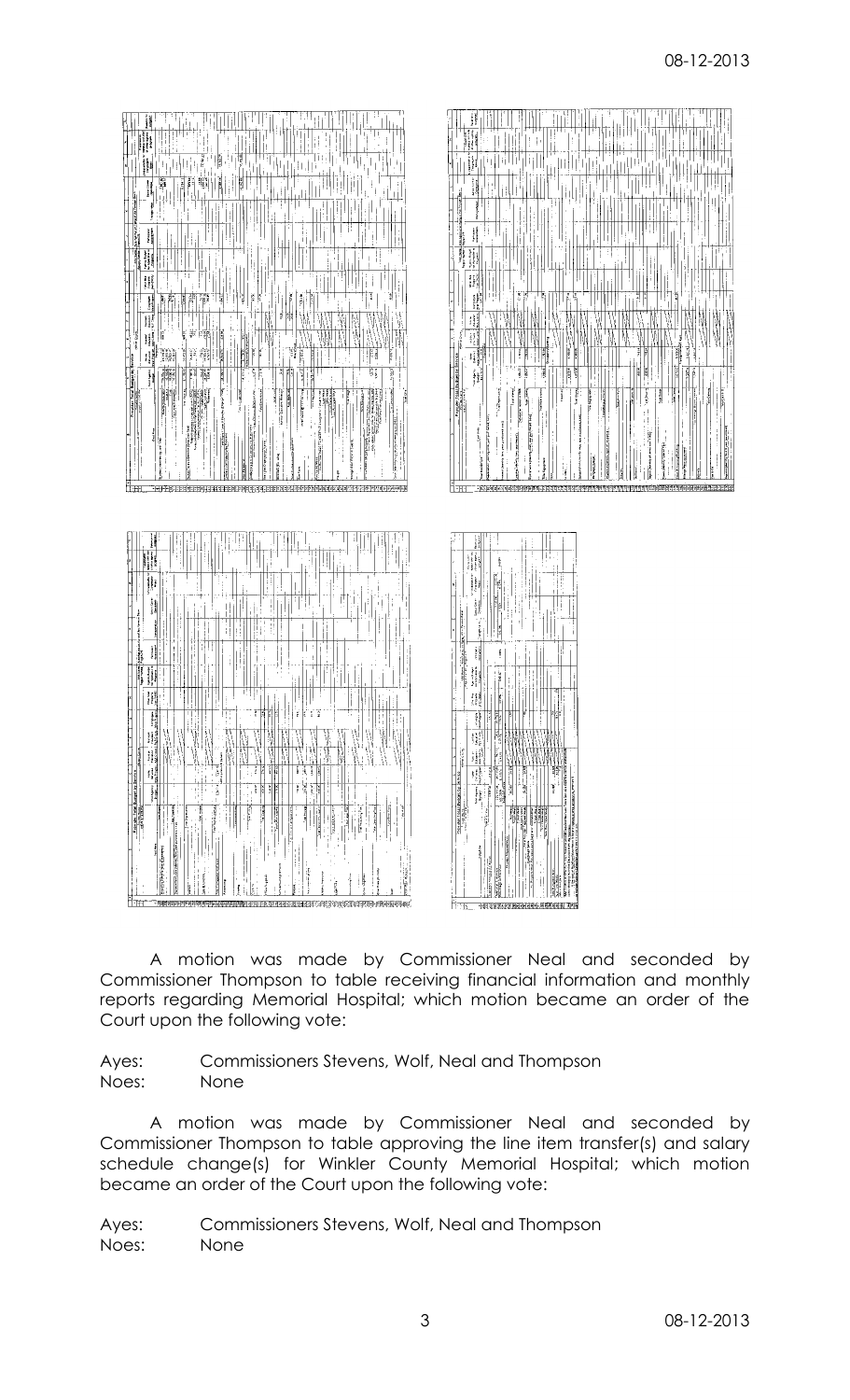A motion was made by Commissioner Neal and seconded by Commissioner Thompson to table receiving Monthly Report of Investment Officer; which motion became an order of the Court upon the following vote:

Ayes: Commissioners Stevens, Wolf, Neal and Thompson Noes: None

A motion was made by Commissioner Neal and seconded by Commissioner Thompson to receive Annual Report of Patti Franks, Winkler County Tax Assessor-Collector; which motion became an order of the Court upon the following vote:

Ayes: Commissioners Stevens, Wolf, Neal and Thompson Noes: None



## **WINKLER COUNTY**

### **ANNUAL REPORT STATISTICS - 2012**

July 29, 2013

| (98.02% OF 2012 TAX LEVY COLLECTED)                        |           |
|------------------------------------------------------------|-----------|
| REAL, PERSONAL & MOBILE HOME DELINQUENT --------------- \$ | 88,187,29 |
|                                                            |           |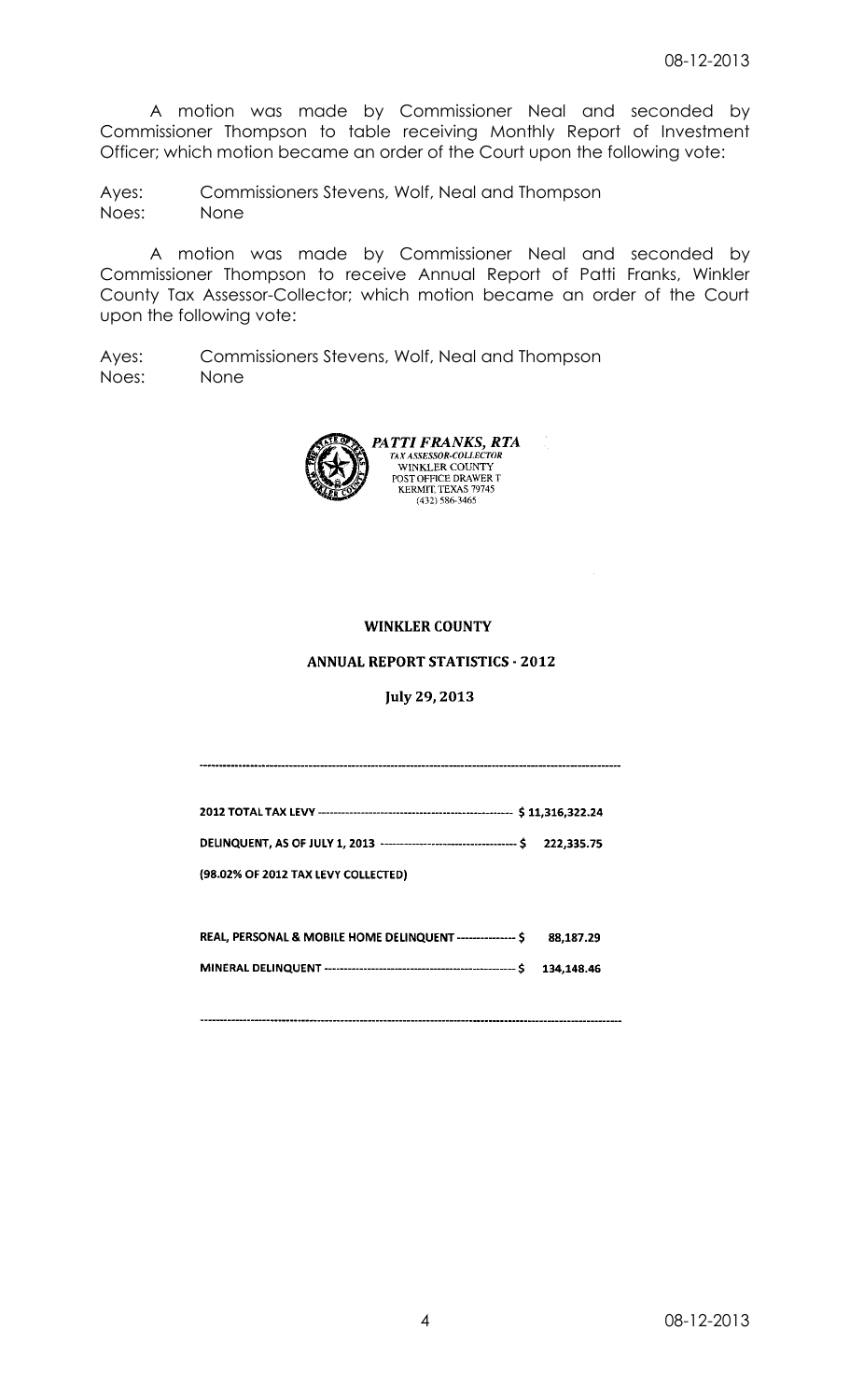|                | AD VALOREM TAX - STATEMENT OF COLLECTIONS                   |               | Month          | Year               |
|----------------|-------------------------------------------------------------|---------------|----------------|--------------------|
|                |                                                             | July          | 2013           |                    |
|                | Tax Assessor-Collector                                      | County        |                |                    |
|                | Patti Franks                                                | Winkler       |                |                    |
| TYPE OF        |                                                             |               |                |                    |
| REPORT         |                                                             | XXX<br>Annual |                |                    |
|                | Monthly                                                     |               |                |                    |
|                |                                                             |               |                | <b>COLLECTIONS</b> |
|                |                                                             |               |                |                    |
| C1.            | Current Ad Valorem Tax                                      |               | C1.            |                    |
| C2.            | Variance - Current Tax                                      |               | C2.            | $+1,091.08$        |
| C3.            | Variance - Delinquent Tax                                   |               | C <sub>3</sub> | $+14.77$           |
| C4.            | Penalty and Interest From Current Collections               |               |                |                    |
|                | from February 1 to June 30                                  |               | C4.            | 29,220.36          |
| C5.            | Delinquent Ad Valorem Tax                                   |               | C5.            | 187,560.80         |
| C6.            | Penalty and Interest from Delinquent Collections            |               | C6.            | 59,528.78          |
| C7.            | 15% Attorney Fees                                           |               |                |                    |
|                | Current Tax:<br>Delg. Tax:                                  |               | C7.            | 35,887.47          |
| C8.            | Total Collections (Add C1 thru C7)                          |               | C <sub>8</sub> | 313,303.26         |
| C9.            | Beer and Wine License                                       |               | C9.            | 1,205.00           |
|                | C10. Total Tax Levy From Tax Roll Statement                 |               |                |                    |
|                | FOR ANNUAL REPORT ONLY                                      |               | C10.           | 11,316,322.24      |
| C11.           | TOTAL CREDITS (ADD C8,C9,C10)                               |               | C11            | 11,630,830.50      |
|                |                                                             |               |                |                    |
|                |                                                             |               |                | <b>DEBITS</b>      |
| D1.            | Commission Paid to Delinguent Tax Attorney                  |               |                |                    |
| x.             | Paid from Distribution Report                               |               | D1.            | 35,886.94          |
| DD.            | Rendition Penalty Paid to CAD                               |               |                |                    |
|                | X<br>Paid from Weekly Remittance Reports                    |               | DD.            | 21.31              |
| D <sub>2</sub> | Commission on Beer and Wine License                         |               | D <sub>2</sub> | 60.25              |
| D3.            | Weekly Remittances Covering This Report                     |               |                |                    |
|                |                                                             | D3.           |                |                    |
| D4.            | Final Remittance to Balance This Report                     |               |                |                    |
|                | CK#<br>07/<br>/2013                                         | D4.           |                |                    |
| D5.<br>D6.     | <b>AMOUNT DUE COUNTY</b>                                    |               | D5.            | 11,292,925.97      |
| D7.            | Erroneous Assessments (For Annual Report)                   |               | D6.            | + 79,600.28        |
| D8.            | Delinquent Taxes (For Annual Report)<br><b>TOTAL DEBITS</b> |               | D7.            | 222,335.75         |
|                |                                                             |               | D8.            | 11,630,830.50      |

A motion was made by Commissioner Thompson and seconded by Commissioner Stevens to approve request of Kermit Chamber of Commerce to use Community Center in Kermit for Turkey Bingo on Tuesday, November 19, 2013; which motion became an order of the Court upon the following vote:

Ayes: Commissioners Stevens, Wolf, Neal and Thompson Noes: None

A motion was made by Commissioner Stevens and seconded by Commissioner Wolf to approve request of Kermit Volunteer Fire Department to hold golf tournament at Winkler County Golf Course for the benefit of Payton Hrncir on Saturday, October 26, 2013; which motion became an order of the Court upon the following vote: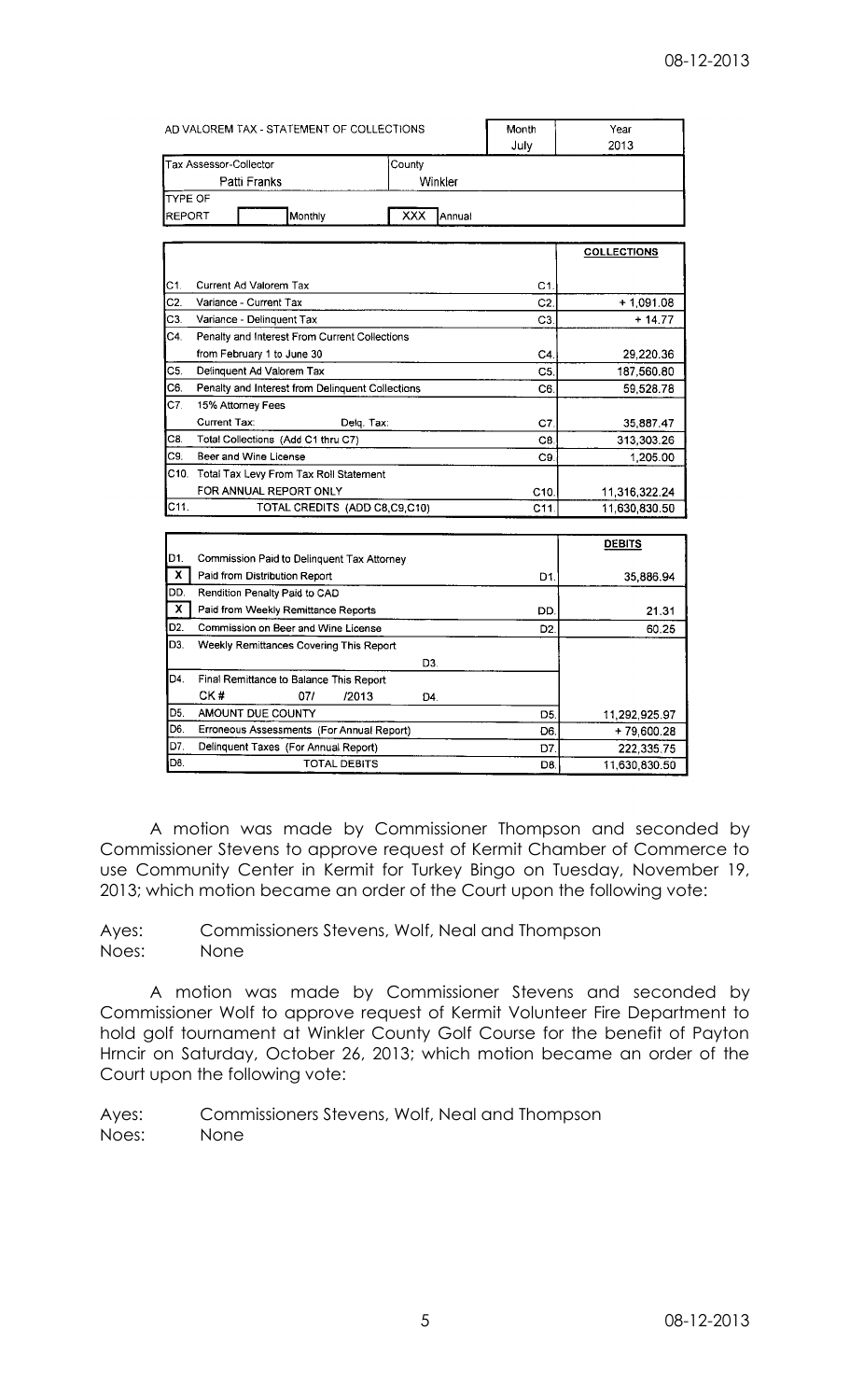raise money for the Hrnci 2013, at Winkler County Colf Course and help us you to come join us on Saturday, October 26, We would like to invite Family.



signed sports memorabilia golf event, there will be a silent auction and a live In addition to the 18 hole and products at each auction. There will be auction.

Show the morning prior to the event. Please check the Dennis Walters Golf We also hope to bring in with us closer to event date for confirmation.

> head is a teacher and District and Amy the Wink-Loving Independent School currently serves as the athletic director for daughter of Andy and Amy Hincir. Andy Payton Hrncir is the sixteen year old wolleyball 63  $\hat{\tau}$



is<br>a

junior at Payton

coach.

**Nink** 

цбу

exemplities School and Iruh

returning to TIRR throughout the year for hospital receiving therapy. She will be She has been in Houston at TIRR which she suffered a spinal cord injury president of the student council and was contender in track. She serves as vice continued therapy. recently inducted into the National Honor Lady Cat basketball team and a regional treatement, she has shown incredible weekend, she was in an ATV accident in Society. state qualifying varsity volleyball team, Wildcat Pride. She is a member of the Over the Fourth of July Throughout her

Hrncir's Hope

GOLF TOURNAMENT Benefit

signs, name & brochun Includes 2 team **TITLE SPONSOR:** róphies, banner s, 2 hole ame on t-

sign, name on t-shirts, name on Includes 2 team entries, 1 hole banner. Limited to 4 sponsors COLD LEVEL SPONSOR: \$3000

banner. Limited to 10 sponsors sign, name on t-shirts, name on Includes 1 team entry, 1 hole SILVER LEVEL SPONSOR: \$1500

banner & t-shirts Includes 1 hole sign, name on BRONZE LEVEL SPONSOR: \$100

Name on beverage cart & t-shirts BEVERACE CART SPONSOR: \$100

**OTHER:** 

Non-sponsor donation \$

Please use entry form on back of this page

strength and faith as she faces the future.

08-12-2013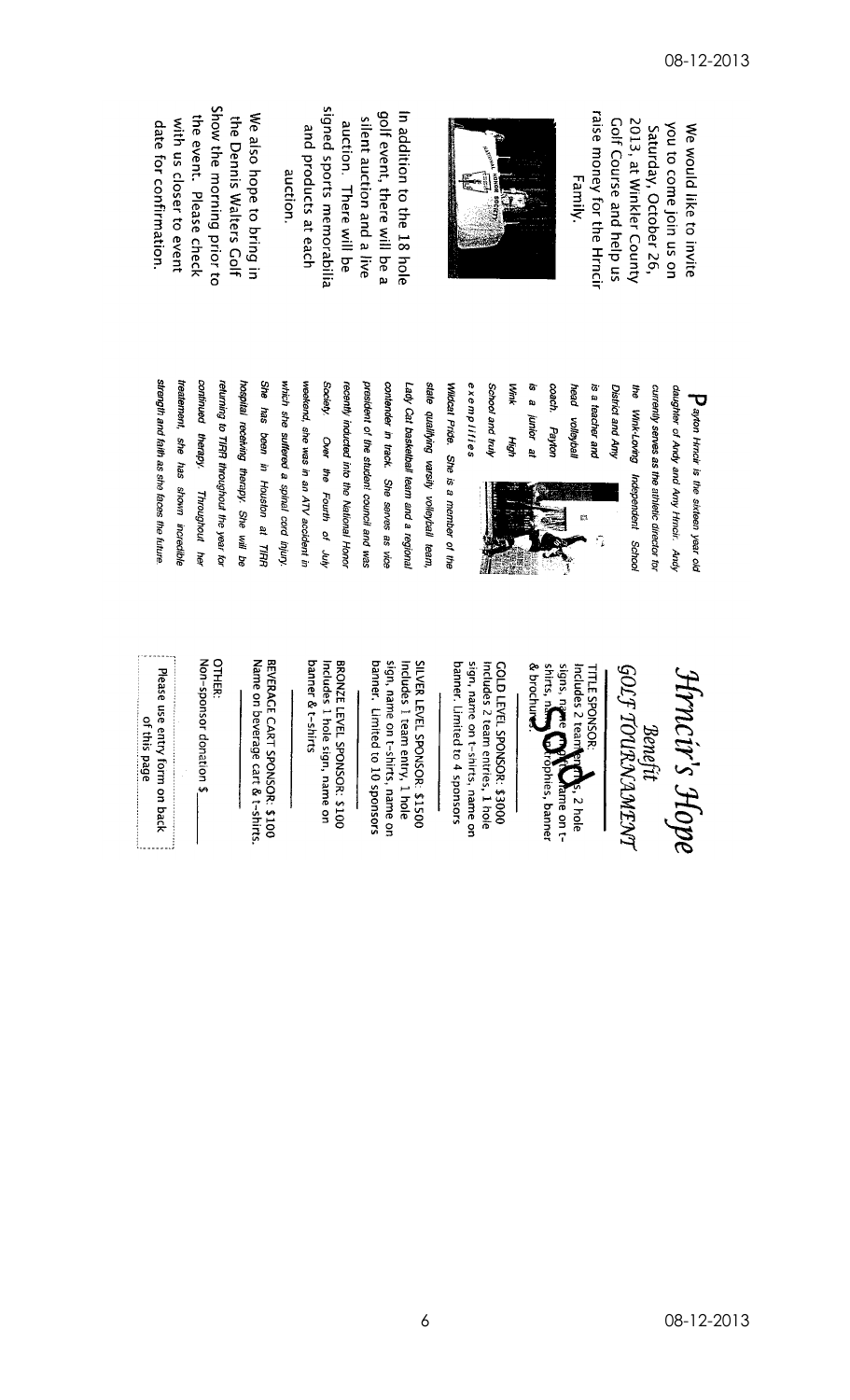**ENTRY FORM** Please mark the Sponsor level you wish to support

|                      | GOLD LEVEL [ ] SILVER LEVEL [ ] BRUNZE LEVEL [ ] BEVERAGE CART [ ] [ OTHER [ ] |       |               |  |
|----------------------|--------------------------------------------------------------------------------|-------|---------------|--|
| <b>COMPANY NAME:</b> |                                                                                |       |               |  |
|                      |                                                                                |       | <b>PHONE:</b> |  |
| ADDRESS:             |                                                                                | CITY: | ZIP.          |  |

 $\overline{C}$  $\overline{O}$  $\overline{D}$   $\overline{I}$   $\overline{C}$  $\overline{C}$  $\overline{C}$  $\overline{C}$  $\overline{C}$  $\overline{C}$  $\overline{C}$ 

Please make checks payable to Kermit Volunteer Fire Department, P.O. Box 262, Kermit, TX 79745

We will contact you for team(s) members names prior to the event.





A motion was made by Commissioner Neal and seconded by Commissioner Stevens to approve request of WCYC Jacket Cheerleaders to use Recreation Center at County Park in Kermit three (3) days per week (Monday, Tuesday and Thursday) from 6:00 to 8:00 p.m. beginning Monday, August 19, 2013 through Thursday, November 09, 2013 for practice area; which motion became an order of the Court upon the following vote:

Ayes: Commissioners Stevens, Wolf, Neal and Thompson Noes: None

A motion was made by Commissioner Neal and seconded by Commissioner Thompson that the Salary Grievance Committee for 2013 be composed of nine (9) public members; which motion became an order of the Court upon the following vote:

Ayes: Commissioners Stevens, Wolf, Neal and Thompson Noes: None

In accordance with Sections 152.014 and 152.015, Local Government Code, V.T.C.A., Judge Leck drew names at random from list of persons who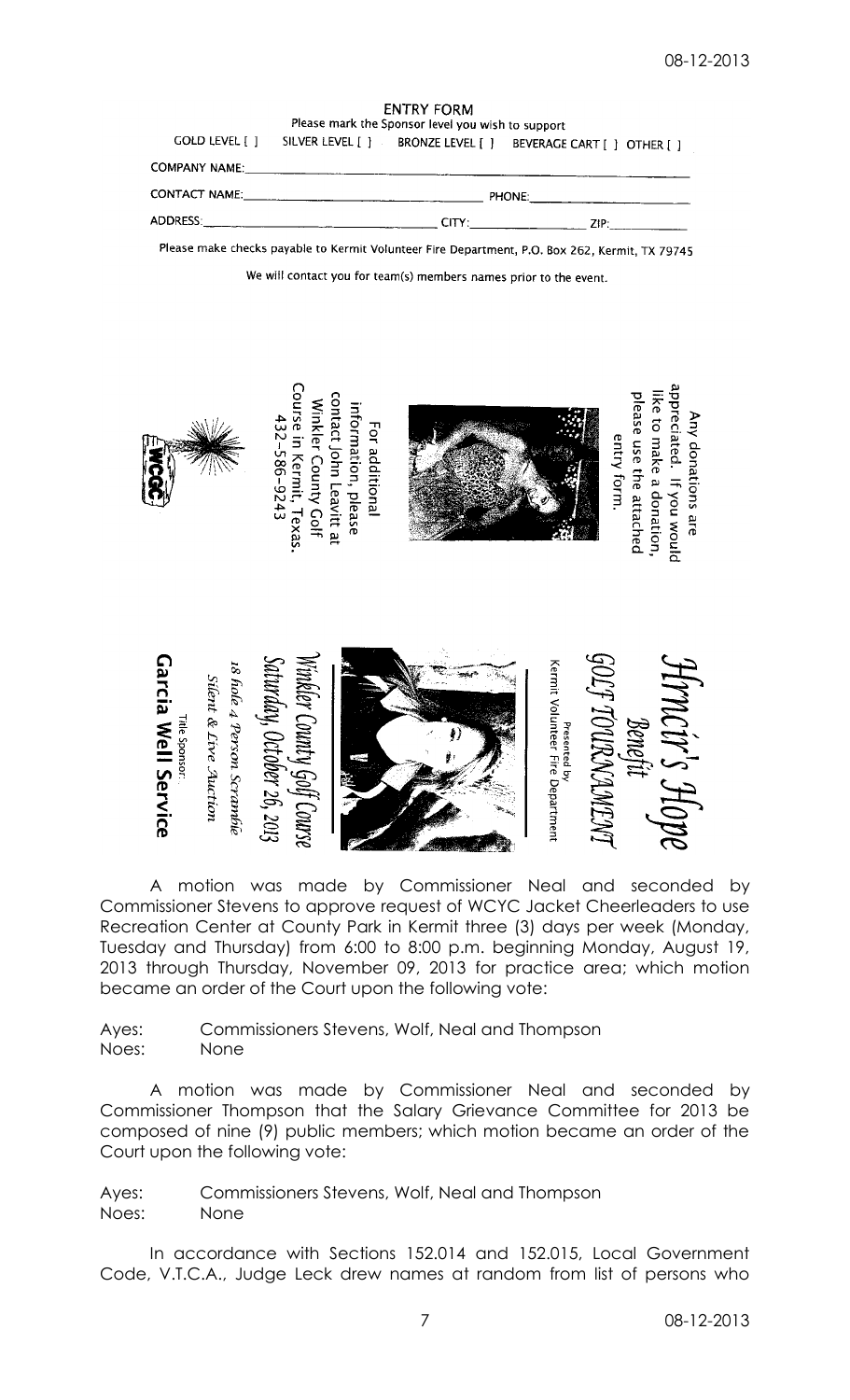served on a grand jury in the County during the preceding calendar year. Subject to their acceptance, the following names were drawn to serve on the 2013 Salary Grievance Committee:

Ann Bannon Graves, Sylvester Diaz Alarcon, Kristi Melendez, Michael Wayne Cooper, Timothy Lane Curtis, Beth Hunt Holley, Jeffery Kyle Mills, James Fred Thomas and Marsha Denny Hill.

A motion was made by Commissioner Thompson and seconded by Commissioner Stevens to accept Home Delivered Meal Grant payment in the amount of \$3,091.72 from the Texas Department of Agriculture; which motion became an order of the Court upon the following vote:

Ayes: Commissioners Stevens, Wolf, Neal and Thompson Noes: None

A motion was made by Commissioner Thompson and seconded by Commissioner Stevens to approve Resolution Authorizing District Attorney's Grant Application to Criminal Justice Division of Governor's Office in the amount of \$106,079.00 for equipment, technology, supplies and direct operating expenses, and travel and training; which motion became an order of the Court upon the following vote: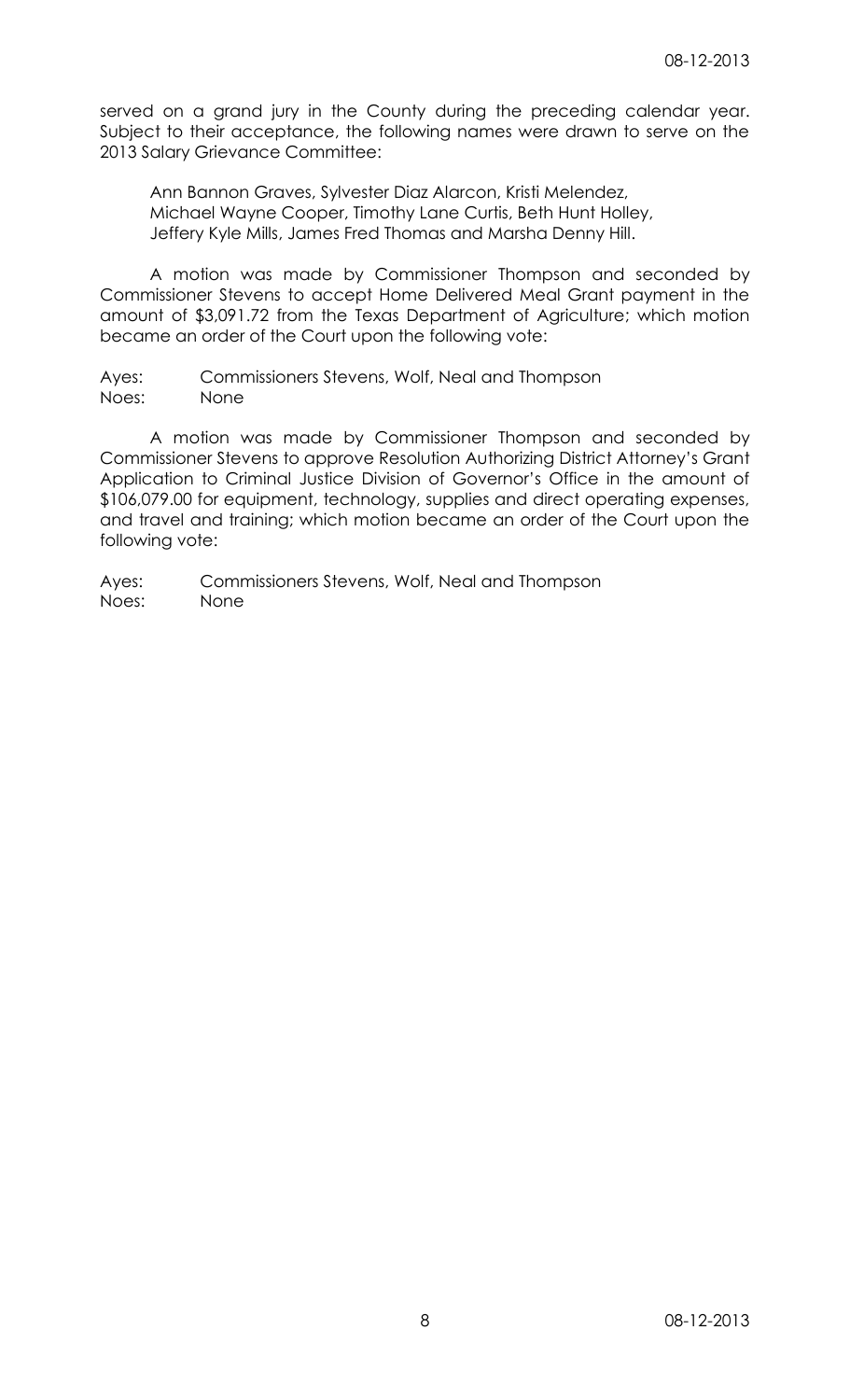### RESOLUTION AUTHORIZING APPLICATION - OFFICE OF THE GOVERNOR CRIMINAL **JUSTICE DEPARTMENT GRANTS PROGRAM**

WHEREAS, the Winkler County Commissioners' Court finds it in the best interest of the citizens of Winkler and Crane Counties that the Investigations and Technology Grant be operated for September 1, 2013 through August 31, 2014; and

WHEREAS, Winkler County Commissioners' Court agrees that in the event of loss or misuse of the Criminal Justice Division funds, Winkler County Commissioners' Court assures that the funds will be returned to the Criminal Justice Division in full; and

WHEREAS, Winkler County Commissioners' Court designates Dorothy A. Holguin, District Attorney for the 109<sup>th</sup> Judicial District, as the grantee's authorized official. The authorized official is given the power to apply for, accept, reject, alter or terminate the grant on behalf of the applicant agency.

NOW, THEREFORE, BE IT RESOLVED that Winkler County Commissioners' Court approves submission of the grant application for the Investigations and Technology Grant to the Office of the Governor, Criminal Justice Division.

Introduced, read and passed by affirmative vote of the Winkler County Commissioners' Court on this the  $12^{th}$  day of August, 2013.

|                                                      | Bonnie Leck                                                   |
|------------------------------------------------------|---------------------------------------------------------------|
|                                                      | Winkler County Judge                                          |
| Billy Stevens<br>recinct 1<br>. amm i<br><b>RION</b> | Robbie Wolf<br>Commissioner, Precinct 2                       |
| Randy Nea<br>hmissiónar, Precinct 3                  | Billy Bay Thompson, Commissioner,<br>Commissioner, Precinct 4 |
| Attest:<br>Shethelia Reed Winkler County Clerk       |                                                               |
|                                                      |                                                               |

Grant Number: 2729001

A motion was made by Commissioner Neal and seconded by Commissioner Thompson to approve Statement of Agreement between Winkler County and West Texas Centers for period of September 01, 2013 through August 31, 2014; which motion became an order of the Court upon the following vote: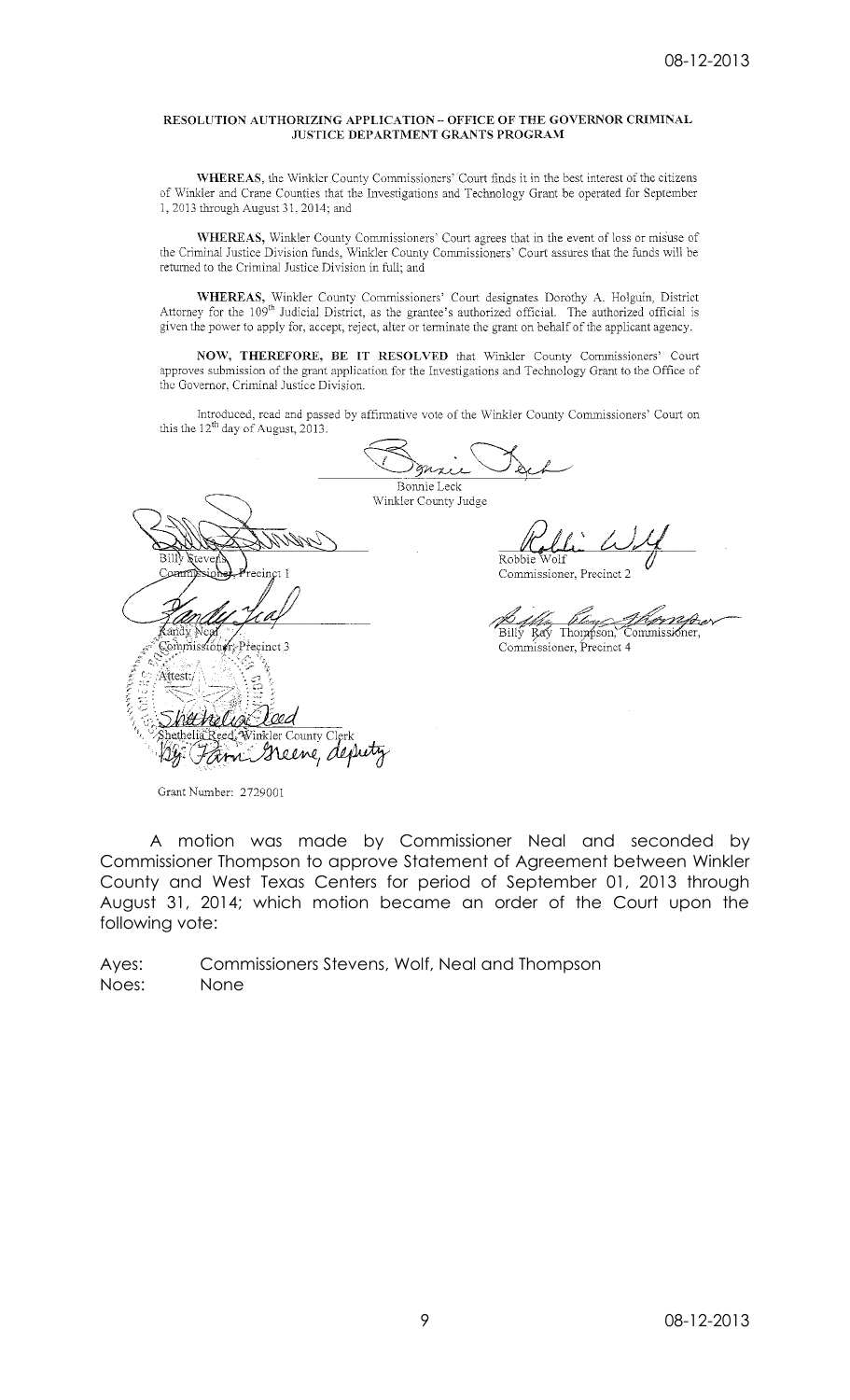### STATEMENT OF AGREEMENT **BETWEEN** WEST TEXAS CENTERS **AND** WINKLER COUNTY COMMISSIONER'S COURT

### Kermit, Texas

#### September 1, 2013

In order to assure the accessibility of mental health and intellectual and developmental disability services when needed by any resident of Winkler County at a cost prohibitive to none, as authorized under the Texas Mental Health Mental Retardation Act (Article 5547-201 section 1.01 a., b., c., d., e., the Commissioner's Court of Winkler County (the County) enters into this agreement with West Texas Centers (the Center).

### THE COUNTY AGREES TO:

- $\overline{1}$ . Provide funds to the Center totaling SIX THOUSAND DOLLARS (\$6,000.00) per year to assist in maintaining the operation of the Winkler County Mental Health Center. This amount shall be paid to the Center in twelve (12) monthly payments of FIVE HUNDRED DOLLARS (\$500.00). Payments will be made to the Center in care of the Chief Financial Officer at 409 Runnels, Big Spring, TX 79720.
- Furnish an office suitable for the efficient operation of the Winkler County  $\overline{2}$ . Mental Health Center. This shall include post office box, telephones and all other utilities.
- Furnish general office equipment and supplies for the Center.  $\overline{3}$ .
- $\overline{4}$ Allow the center to supervise and administer mental health and intellectual and developmental disability services in compliance with standards set forth by Texas Administrative Code, the Health and Human Services Commission, Department of Aging and Disability Services, Department of State Health Services, Mental Health Community Standards and Rules of the Commissioner.
- 5. Register any complaints or questions through the Chief Executive Officer.

#### THE CENTER AGREES TO:

Provide sufficient staff to offer mental health and intellectual and<br>developmental disability services in Winkler County. Services will be in  $\mathbf{1}$ . compliance with the standards set forth by Texas Administrative Code, the Health and Human Services Commission, Department of Aging and Disability Services, Department of State Health Services, Mental Health Community Standards and Rules of the Commissioner.

Winkler County Agreement<br>FY14

 $\mathbf{1}$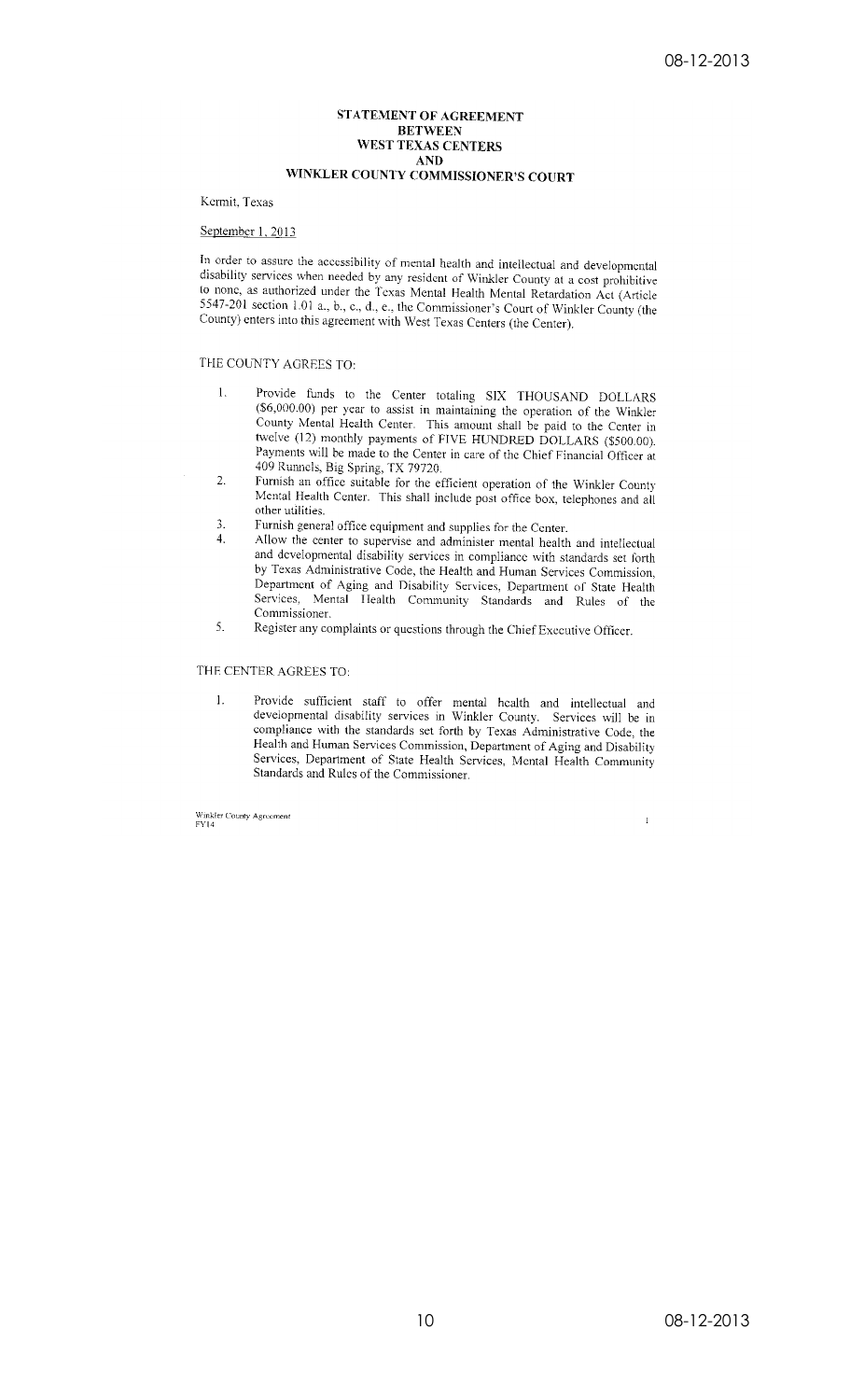- $2.$ To continually promote and upgrade communications and services allowing both the community and the Center to offer better services to citizens and consumers.
- $\mathbf{R}^{\dagger}$ Furnish all staff training, travel expenses, postage, medications, medical equipment and medical supplies.

IT IS MUTUALLY AGREED THAT:

- $\mathbf{1}$ The term for this agreement will be for a period of twelve months beginning September 1, 2013 and terminating August 31, 2014. Subsequently, a review<br>September 1, 2013 and terminating August 31, 2014. Subsequently, a review will be conducted annually for the purpose of making revisions that might be will be conducted annually for the purpose of making revisions that might be required. Either party may request an additional review of this agreement at any time.
- $2.1$ The contract shall renew on an annual basis subject to approval by the Commissioner's Court of Winkler County and West Texas Centers.
- $\mathcal{E}$ Fees charged and collected from consumers for services shall be retained by the center. No consumer is refused services solely on an inability to pay.
- This agreement may be canceled by either party by giving written notice to  $4.$ the other party thirty (30) days in advance.

Signed this  $\frac{1}{\sqrt{2}}$  day of  $\frac{1}{\sqrt{2}}$  $.2013.$ 

WEST TEXAS CENTERS

<u>Bv:</u>

Shelley Smith, LMSW West Texas Centers Chief Executive Officer

We, the Commissioners Court of Winkler County have reviewed the Statement of Agreement with West Texas Centers and do hereby approve as evidenced by signature.

WINKLER COUNTY

<u>Ву:</u>

Winkler County Judge Bonnie Leck for Winkler County Commissioners Court

Winkler County Agreement<br>FY14

A motion was made by Commissioner Wolf and seconded by Commissioner Neal to approve Super Maintenance Agreement between Winkler County and Syn-Tech Systems, Inc. for fuel system for Kermit Barn (\$2,304.75) and Wink Barn (\$2,304.75) for the period of July 28, 2013 through July 27, 2014 and payment in the amount of \$4,609.50 from budgeted funds; which motion became an order of the Court upon the following vote:

Ayes: Commissioners Stevens, Wolf, Neal and Thompson Noes: None

A motion was made by Commissioner Thompson and seconded by Commissioner Stevens to approve Contract and Agreement between Winkler County and Floyd County for Residential Placement of Juvenile Offenders, Space Available at Floyd County Parent Adolescent Center for the period of September 01, 2013 through August 31, 2014; which motion became an order of the Court upon the following vote:

Ayes: Commissioners Stevens, Wolf, Neal and Thompson Noes: None

 $\overline{c}$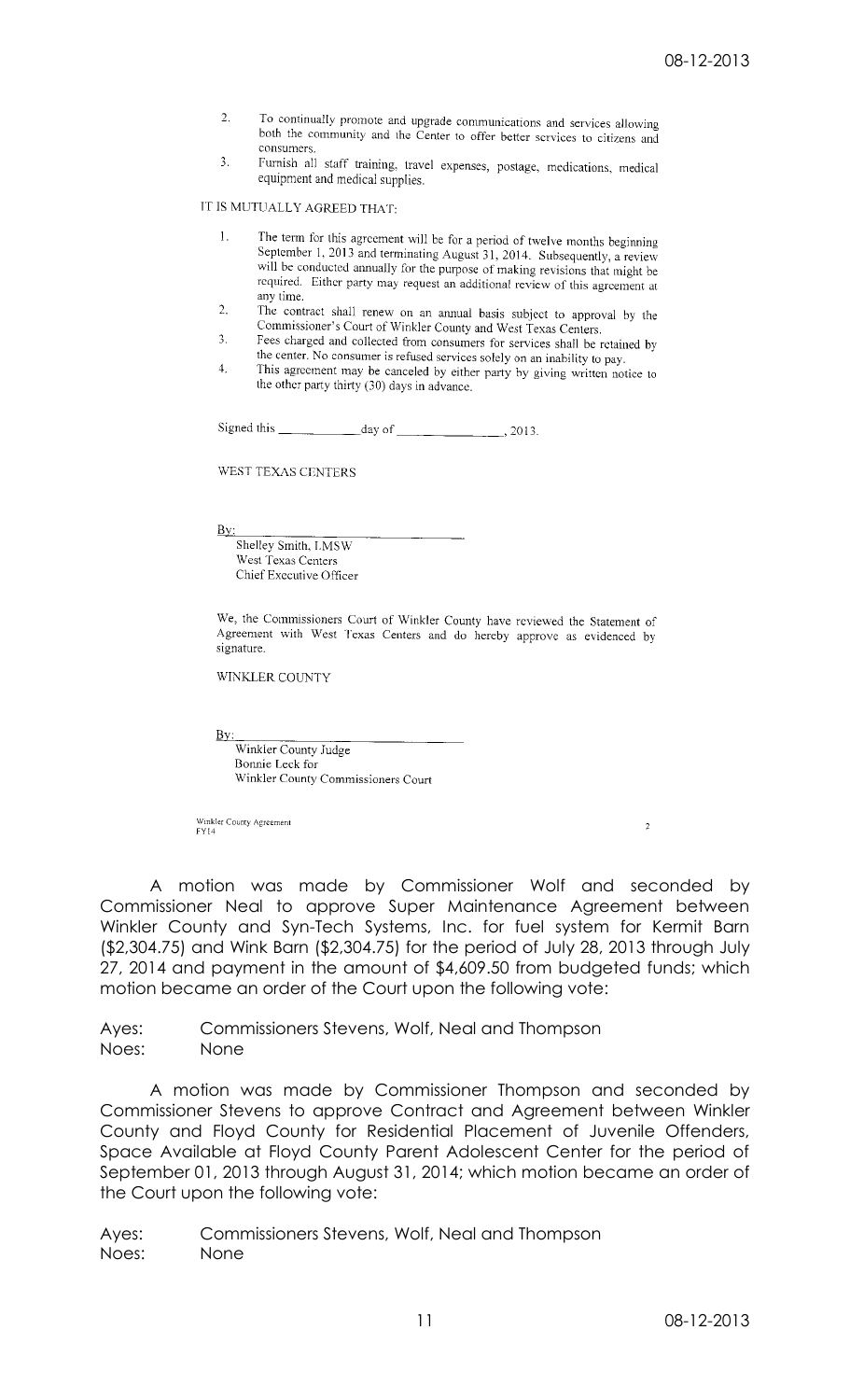

A motion was made by Commissioner Neal and seconded by Commissioner Thompson to approve Contract between Winkler County and Brookhaven Youth Ranch for Residential Services for juvenile offenders for the period of September 01, 2013 through August 31, 2014; which motion became an order of the Court upon the following vote: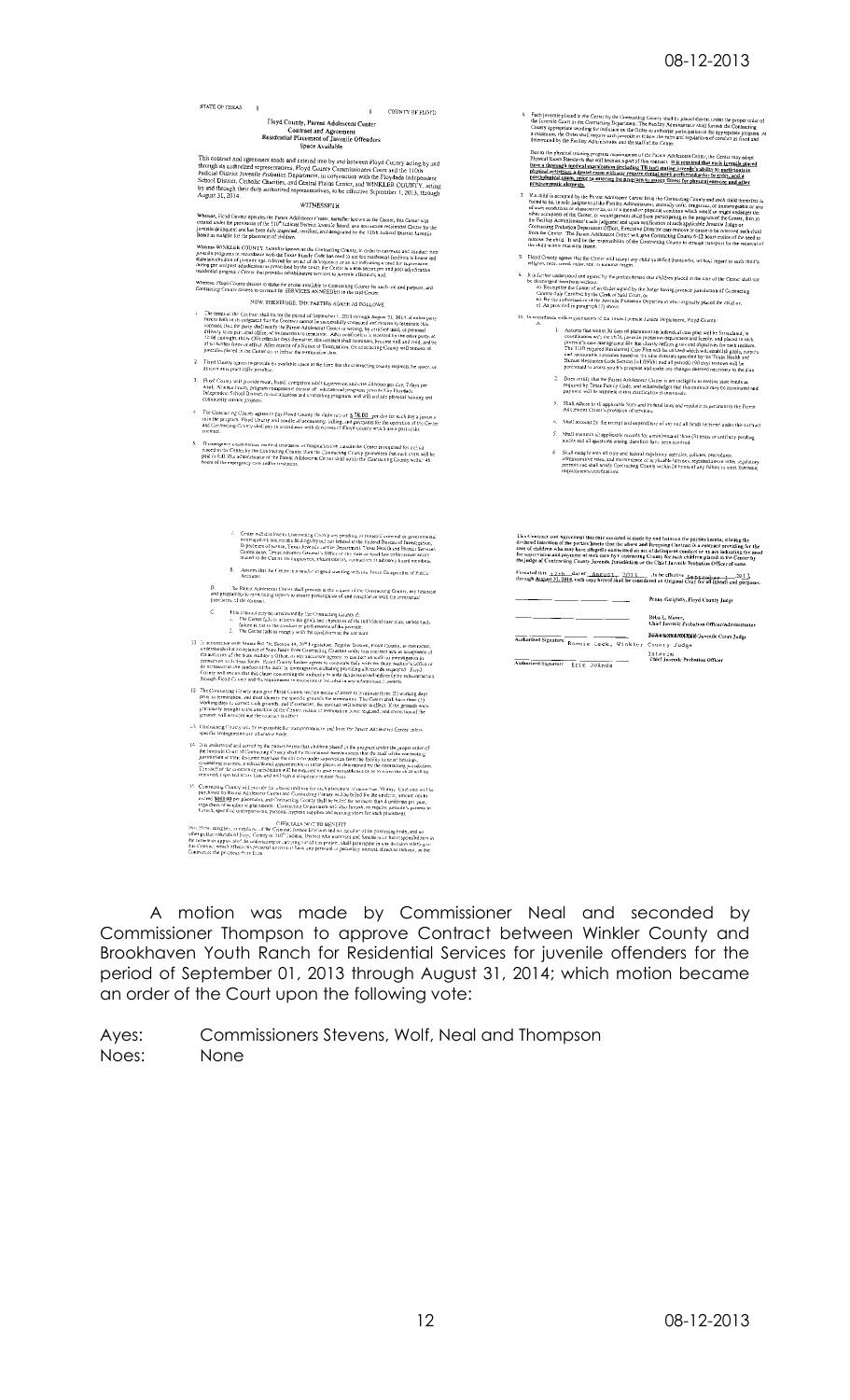## STATE OF TEXAS<br>COUNTY OF WINKLER

## CONTRACT FOR RESIDENTIAL SERVICES

This agreement is made by and between Winder County Juvenile Probation and Brookhawen<br>Youth Rench, a residential service provider, miconsideration of the mutual coverants herein<br>contaned and the services agreed to be furne

#### **SECTION I - PROVISION OF SERVICES**

- Brookhaven Youth Ranch, residential scrvice provider agrees to provide the following services 1. Residential care for a minor child under the care and supervision of the Juvenile Court of
- 2 Educational services necessary to comply with the Compulsory School Attendance laws the State of Texas. Educational services in the change on the change of the change of the change of the change of the change of the chan

Winkler County Juvenile Probetion Department<br>PO Box 822<br>Kermit, TX 79745

- <mark>Behavior modification</mark> programming when includes modeling appropriate relationships<br>respect to authority, consistent structure, cosiniva and negative consequences for<br>appropriate and inappropriate behavior. Service provid
- 4. Recreational programming which includes group and individual activities, therapeutic<br>games and field trips to practice and enhance the dave coment of appropriate skills.
- 5 <u>Social Skills</u> vaining which will include values claintcation, positive group inclusion, prisilve<br>decision making skuls, appropriate responses to negative peer influences and appropriate<br>and inappropriate sexual benav
- 6 Medical/dental treatment as needed on an emergency basis. All non-emergency medical<br>treatment must be approved once to the securing of services. All non-emergency<br>medical/dental charges no: previously approved will NOT b
- In addition, the SERVICE PROVIDER is expected to develop and provide to Winkler County<br>Juvenile Probabon Department with the following:
	- a. Short-range goals within 30 days which should include loct are not limited to:

STATE OF TEXAS<br>COUNTY OF WINKLER

CONTRACT FOR RESIDENTAL SERVICES

Treatment Plans/Admission Assessments<br>Educational Assessment<br>Recreational Activities available to the child<br>ARD if noeded

b Long-cange goals, within 60 days, which should include, but are not limited to:<br>Shructured Lamp Environment with rules and consequences<br>Focus on issues dentified in placement documents, preplacement review<br>Goals to help

**SECTION II - FEES AND PAYMENTS** 

# Winkler County Juvenike Processor Department agrees to pay \$138,25 per day for the services as<br>listed above: SERVICE PROVIDER shall bill Winkler County Juvenile Probation Department by<br>the fifth working day of the mostly a

SERVICE PROVIDER certifies by signature on this contract by its agents that it is an eligible<br>recipient of funds from the State of Texas, as required by the Texas Family Code Section<br>231 006. Service Provider further agree

SERVICE PROVIDER, cartifies by signature on this contract by its agents that, where<br>applicable, state funds are accounted for separately. Further, all records pertaining to this<br>contract are maintained on file for a minimu

SERVICE PROVIDER shall retain, for a minimum of three years or until any pending audits<br>and all questions arising therefrom have been resolved, and make available for inspection<br>by the Texas Juvenile Probation Commission a

**<u>SECTION III - CONTRACT PERIOD</u>** 

The contract between Winkler County and Service Provider will begin nn 09/01/2013 and end on<br>08/31/2014,

Residential services contract Winkler County J. P.

## Exhibit " $\Lambda$ "

JUVENILE CONTRACT TERMS

**ADDENDUM** 

This agreement is between Winkler County and Brookhaven Youth Ranch.<br>hereinafter known as SERVICE PROVIDER.

1. This Agreement will be governed by and construed according to the laws of the<br>State of Toxas. Venue for any action or claim arising out of the Agreement shall be<br>Winkler County, Texas.

To the extent, if any, that any provision in this Agreement is in conflict with Tex-<br>Gov1: Code §552.001 et seq., as amended (the "Open Records Act"), the same shall be<br>of no torce and effect. Furthermore, it is expressly

3. Limitations for the right to bring an action, regardless of form, shall be governed<br>by the laws of the State of Texas, Texas Civil Practice and Remedies Code §16.070, as<br>amencied, and any provision to the contrary is he

4. Under Texas (aw, a contract with a governmental entity that contains a claim<br>against future revenues is void; therefore, any term which provides for such a claim is

5 The parties agree that under the Constaution and laws of the State of Texas,<br>Winkler County cannot enter into an Agroement whereby Winkler County agrees to<br>indemoty or hold harmless any other pany, therefore, all referen

6. Pursuant to Texas Government Code, a payment by a governmental entity response and the Stati day after payment is due and pursuant To Texas Government Code.<br>an overdue on the Stati day after payment is due and pursuant

.<br>xpenditure of any and all funds received from Winkler County under this contract.<br>xpenditure of any and all funds received from Winkler County under this contract.

SERVICE PROVIDER shall retain all records for a minimum of three years or<br>til any pending audits and all questions arising there from have been resolved and<br>rail make available for the Texas, Juvenile Probalon Commission i

9 SERVICE PROVIDER will take affirmative action to ensure that applicants are<br>employed and treated during employment without regard to their race, religion, color,<br>sex, national origin age, or handicap,

10 SERVICE PROVIDER agrees that it shall adopt and implement work place<br>guidelines concerning persons with AIDS and HIV infection and shall also develop and<br>Residential salwices contract Winker Cormul L.P

**STATE OF TEXAS<br>COUNTY OF WINKLER** 

Residential services contract Winkler County J. P.

#### **CONTRACT FOR RESIDENTAL SERVICES ASSURANCES**

Under Section 231 005, Family Code, the vendor or applicant <u>certifies by signature</u> that the<br>individual to business encky named in this contract is not ineligible to receive the specified grant.<br>loan, or payment and actin

In any legal action arising under this contract, the laws of the State of Texas shall apply and<br>venue shall be in Winkler County, Texas.

Winker County, reserves the right to discontinue services with 30 days notice to the SERVI<br>PROVIDER Upon notice of Intent to remove ISPRVICE PROVIDLIK shall preceive and provide<br>discharge summary addressing the current fun



 $\bar{\rm{t}}$ 

Bonnie Leck 08/12/13<br>Winkler Councy Judge

Residential services contract. Winkler County J. P.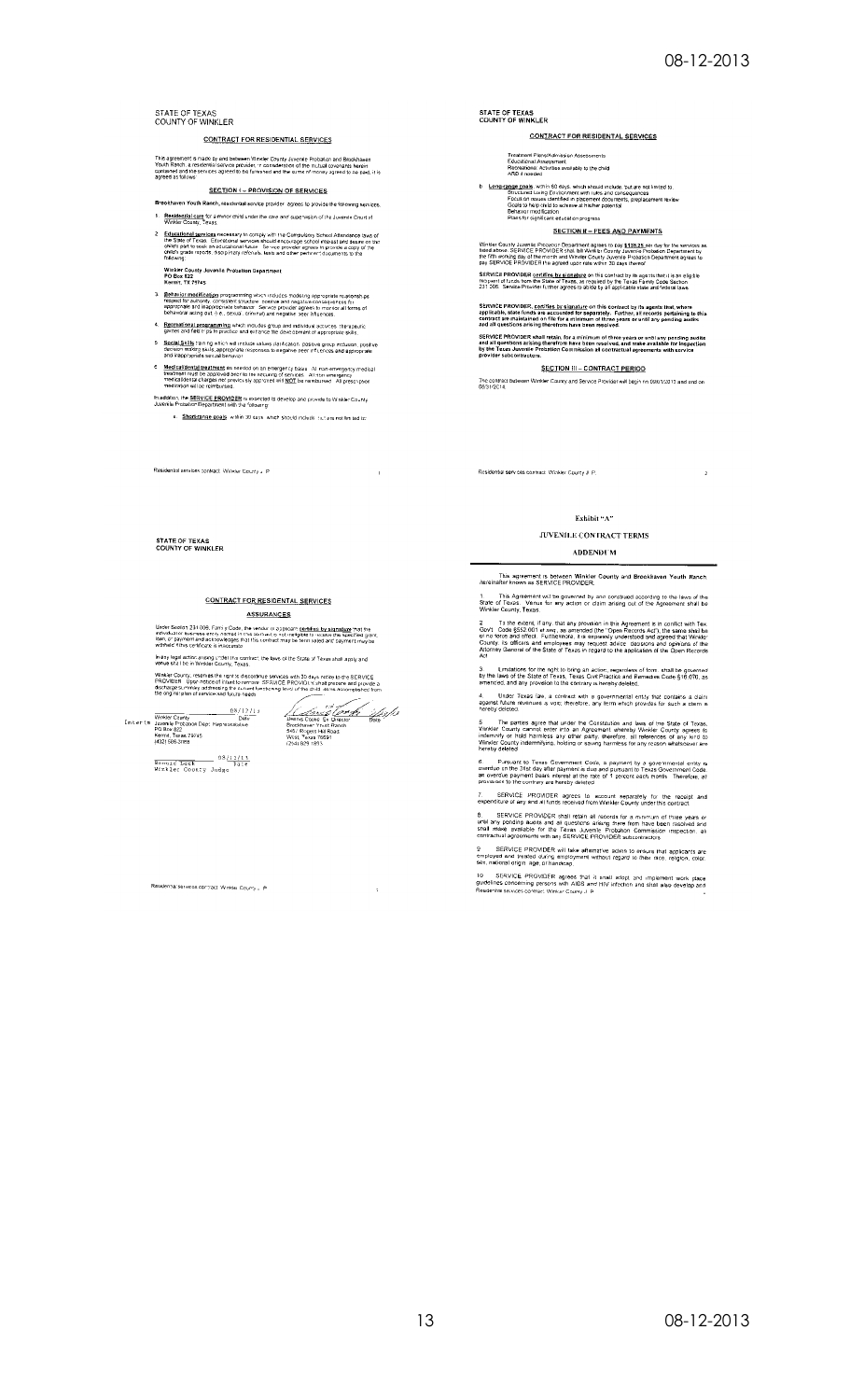implement guidelines regarding confidentiality of AIDS and HIV related medical<br>information for employees, clents, staff and residents served by the Juvenile Probation<br>Department

No officer, member or employee of Winkler County, and no member of its<br>ining body and no other public officials of the governing body of the locality or<br>es in which the project is situated or being carried out who exercise

Services provided under this agreement shall be provided in accordance with all<br>ble state and federal laws and regulations pertment to the SERVICE<br>IDER'S provision of services.

SERVICE PROVIDER certifies compliance with all terms, provisionents of Tries VI and VII, civil Rights Act of 1964, the Amencians with Divident Certifies (see local certifies and any other Faderal, State, local certifies an

SERVICE PROVIDER certifies that pursuant to Section 231.006 of the Texas<br>Code that the individual or business entity named in this contract is not ineligible<br>seve the specified payment(s) and acknowledges that this contrac

In the event of any conflict between either the terms and provisions of this<br>dum and the terms and provisions of those contractual provisions tendered to<br>ir County, this andendum shall control

16 Upon reasonable request from Winker County Juvenic Sorvices of the Winkler<br>County Attorney's Office, Service Provider's employees and agents who have contact<br>with juveniles and their families or who provide program serv APPROVED AS TO FORM AND CONTENT:

**EXECUTE SOFTWARD CONTENT:**<br>
Ref County Bonnie Leck, Ninklar County Date<br>
Social Representative Judge<br>
Contract Executive Director<br>
MODE PROVIDER<br>
WOR PROVIDER<br>
WOR PROVIDER<br>
WOR PROVIDER

Residential services contract Winkler County J. P.

A motion was made by Commissioner Neal and seconded by Commissioner Thompson to Contract and Agreement between Winkler County and Garza County for Placement of Juvenile Offenders, Space Available at the Garza County Regional Juvenile Center for the period of September 01, 2013 through August 31, 2014; which motion became an order of the Court upon the following vote:

Ayes: Commissioners Stevens, Wolf, Neal and Thompson Noes: None

 $\mathcal{A}$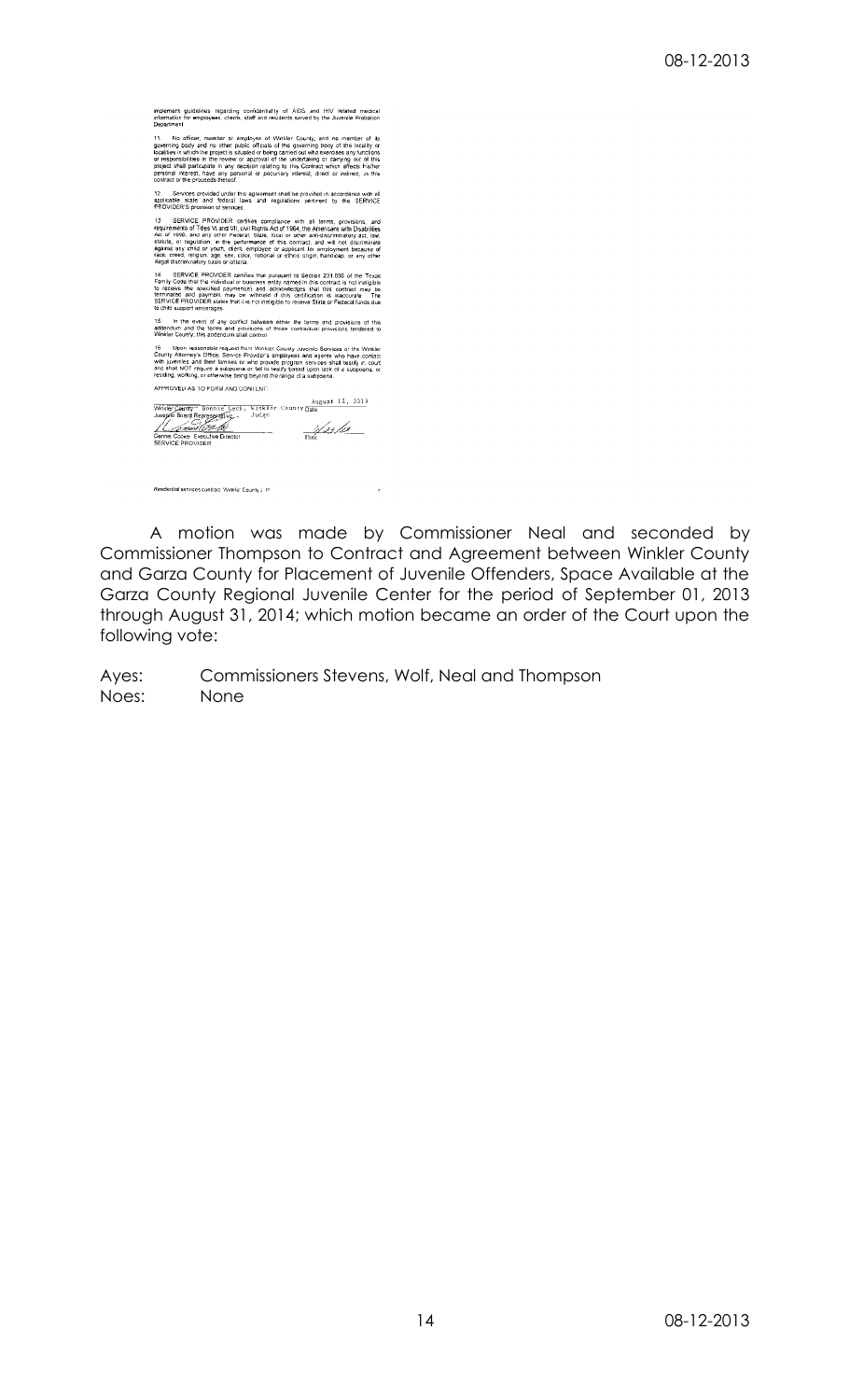## CONTRACT AND AGREEMENT<br>PLACEMENT OF JUVENILE OFFENDERS<br>SPACE AVAILABLE

This Contract and Agreement made and eizered into by and between the County of Governeuting by and<br>theorgh is surfarrized representsives, the Gazer County Javenile Board, the Garza Greatty Public Faculty<br>Corporation ("Garz

WITNESSETH

Wincreas, Gaiza County operates the Gaizza County Regional Juvenile Center ("Center") under a Contract<br>with Comerations Programs Corporation and onth Center has been duly inspected and certified as being<br>suitable the the d

Whereas. Contracting County, in order to carry cut and conduct their juvenile programs in accordance<br>with the Texas Easily Code has need for the use of detertion facilitates in house and municial citation of<br>juvenile age, Now, therefore, the parties agree as follows:

- Therefore, the parties agere as roundly increased and proposed of the state and all the base of the Control of the SQ and the state and performance of the Contrast, if enther party herein it is pulperent decreased and per  $\overline{m}$
- Former the matter parameter parameter (and the form of the form and the form of the context of the matter of the state of the state of the matter of the matter of the matter of the matter of the state of the state of the  $\overline{Q}$
- Ciarza County will provide: roam and board, twenty-four (24) hours per day, seven (?) days p<br>week, signevisum, roome modical grammation and treatener, within the facility, an approved<br>educational program, recreation facili  $\mathbb{C}^n$

The Contracting County shall provide (or all costs incurred by the practice of presents on<br>medications medical care (neutrepacky or elebracies), payerbological existings, or incomplements<br>biographical care (neutralities) o  $(4)$ 

for each resident,<br>teachers will receive accordited school corriculum<br>Thour of behavior group dail),<br>Thour of his skills group daily,<br>Thour of physical receives received adily,<br>individual counseling as determined by specif

Quicome measures<br>Significantly reduce recitivism rates of juventle offenders while<br>presenting them with the skills needed to maintain their absturence from<br>delinquency

delinquency<br>
Not Counterfactor Programs Corporation is not maligible to receive<br>
Does certify that Counterfactor is the main projection in the substitute<br>
of the final contract may be remained and payment will be withheld<br>

In accomance with SFAC (13x24 Course through the constant ince Programs Course in the constant of the Course of the Course of the Course of the Course of the Course of the Course of the Course of the Course of the Course

Comeration: Imaginates Corporation understands for the Cauchine<br>Comeration: Imaginates Corporation understands for the Cauchine of Office, or any succession<br>expanse of the endomy of the Note Auditor's Office, or any succes

(12) Gatzw County will privide smitble transported on for justified testilents upon admission to and<br>discussige from Gatza County All other resident transportation needs they be provided on a vista<br>by lose basis subject to

ance with SFAC, this contract may be terminated by Contracting County for<br>discuss if onplance if<br>Tree Center folls to active eith geals and outcomes of the individual case pion.<br>Index such failure is the to the conduct or performance of the juvenile, or<br>The Center Mils to congily with the conductors of the

 $\mathfrak{c}$  $\bar{d}$  $\epsilon$ 

 $_{\rm B}$ 

Center is required for a child phased in the Center by Contracting County, the Contracting County<br>guarantees that such costs will be pain in full. The administrator shall notify the Contracting<br>County of such medical studi (5) Each child placed in the Center by Containing County shall be placed therein under proper order<br>of the Juvenile Court with the approval of the Annunistrator and staff of the Center

- (6) Fach child placed therein shall be required to follow the rules and regulations of conduct fixed and determined by the Administrator and  $y_A f_1^*$
- If a child is secreted by the Center from Connecting Courty and such child test<br>extern is found to the sole palgoent of the Administration, one-taily unfit, the<br>operass of uncatengoishe or being dependent of the Administr  $(7)$
- $(8)$  Garza County agrees that the Center will accept any cludd qualified hereonder, without regard to such child's religion, race, creed, color, sex or rational origin.
- (93) first further understood and agreed by the parties beteto that children placed in the care of the<br>Center shall not be discharged therefore without
	- $N$  Recopt of the Center of an Order signed by the Judgets) baying juven le jurisdiction of<br>Contracting County duly certified by the Clerk of said Court, of<br> $B$  Its beauthorization of the Javende Prototion Department or  $\mathbb{C}$  . As provided in paragraph (7) above,
- The finder and extended and signed by the partons hereon that in the Contract Hall be<br>constructed to permit Contracting Coursy, their agents, servants or employees in any way to<br>respect to the contracting Coursy, their ag
- (11) fractiondones with the requirements of the Texas Jovenile Probation Commission o occaving<br>Service Provider Contracts, the following provisions and sub-provisions apply:
	- Similar Continuis, the following provincies and sub-provincins apply.<br>
	A Gran Courty through the context represents conjectuation in a measurement in consistent of the Shale Francisco Assessment Conjunction (SEAC):<br>  $\frac{3$

|  | OFFICIALS NOT TO BENEFIT |  |
|--|--------------------------|--|
|  |                          |  |

No officer, membro on employer of the Crimanal Jurisce Division and no member of its governing body<br>and to office public officials of Gaze Concess who exercise any functions or emposabilities in the review of a<br>property a This Chitaki had Agreement this date is made by and between the parties hereto; it being the declared<br>a tender of the paints hereto that the obvious and foregoing Contract, it a contract providing for the case of<br>eligible

Fixed use this che  $\frac{1}{2}$  =  $\frac{12 \text{th}}{2}$  =  $\frac{12 \text{th}}{2}$  =  $\frac{1}{2}$  =  $\frac{1}{2}$  =  $\frac{1}{2}$  =  $\frac{1}{2}$  =  $\frac{1}{2}$  =  $\frac{1}{2}$  =  $\frac{1}{2}$  =  $\frac{1}{2}$  =  $\frac{1}{2}$  =  $\frac{1}{2}$  =  $\frac{1}{2}$  =  $\frac{1}{2}$  =  $\frac{1}{2}$ 

|                      | Lee Norman, Garza County Indige.                          |
|----------------------|-----------------------------------------------------------|
|                      | Joe Newman, President<br>Contensione Programs Corporation |
| Authorized Signature | Bonnic Leck<br>Winkler County Judge<br>Contracting County |
| Authorized Signature | Contracting County                                        |
| Authorized Signature | Contracting County                                        |
| Authorized Signature | Contracting County                                        |
| Authorized Stanature | Contracting County                                        |

A motion was made by Commissioner Thompson and seconded by Commissioner Neal to approve KOFILE proposal for image processing and indexing services with fees to be paid from committed funds, County Clerk's Records Management and Preservation Funds and County Clerk's Records Archive Funds; which motion became an order of the Court upon the following vote:

Commissioners Stevens, Wolf, Neal and Thompson Ayes: None Noes: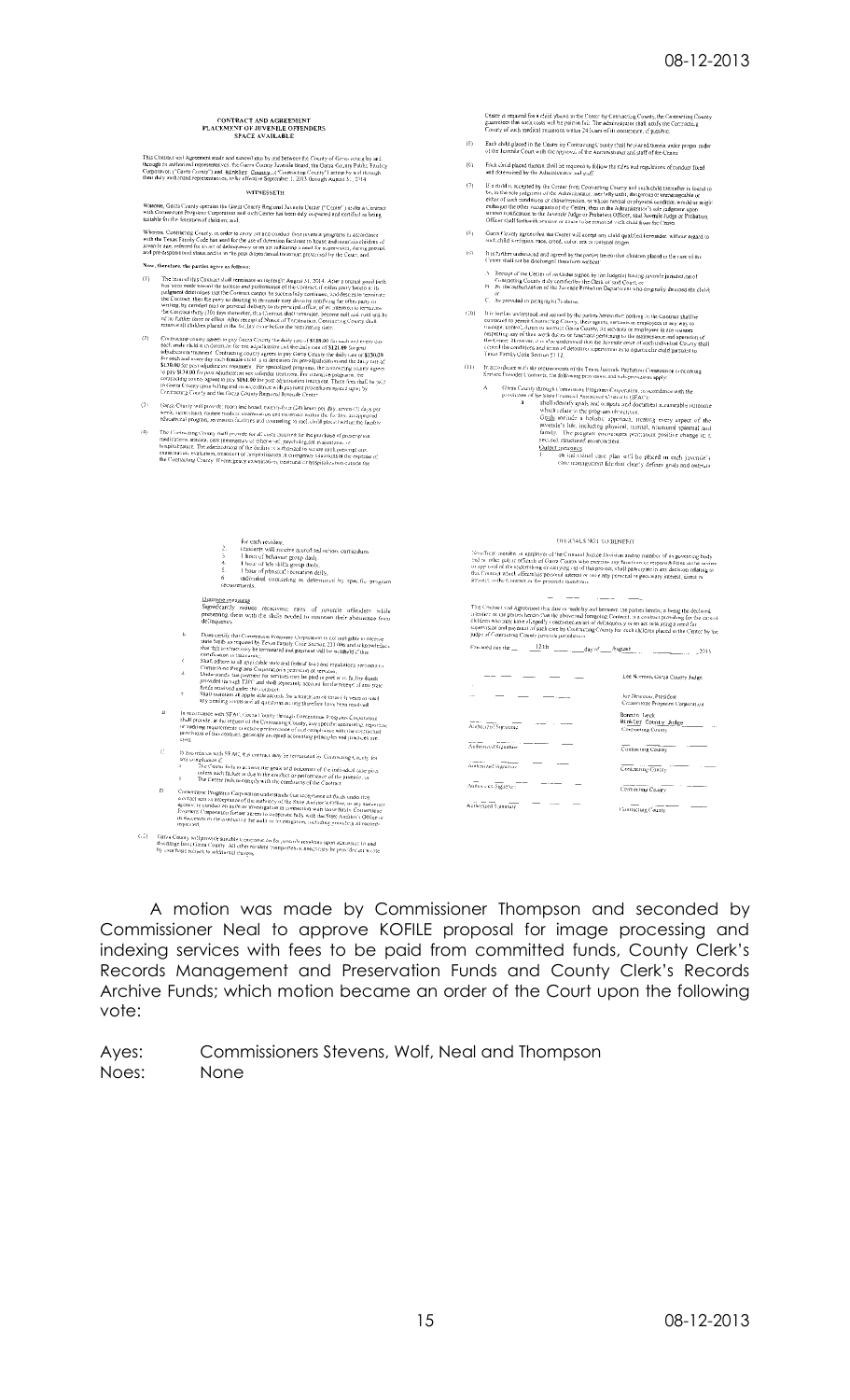

WINKLER COUNTY CLYRK<br>County Clerk Records Project<br>July 30, 2013

EXECUTIVE SUMMARY

 $\textbf{Re}(\alpha \cap \mathbf{x}) \text{ document } \alpha \cap \mathbf{x} \text{ entry our existence--thelet sum} \lor \mathbf{x} \text{ is essential to protein life}, \text{[blue]} \alpha \mid \mathbf{x} \text{ is not a nonnegative, } \alpha \in \mathbf{x} \text{ if } \alpha \in \mathbf{x} \text{ if } \alpha \in \mathbf{x} \text{ if } \alpha \in \mathbf{x} \text{ if } \alpha \in \mathbf{x} \text{ if } \alpha \in \mathbf{x} \text{ if } \alpha \in \mathbf{x} \text{ if } \alpha \in \mathbf{x} \text{ if } \alpha \in \mathbf{x} \text{ if } \alpha \in \mathbf{x} \text{ if$ 

Kofficial proud to preserve the pages of American history. To date, we have converted in excess of one bluen public records. We are committed to impire renting a solution that offers professions limitation of the professi

This proposal includes a price quote for the imaging und indexing of the Winkler County Clerk's<br>Land, Probote, and Vitals Records.

Latin, increases, and we see to the state solution to ineed the County Clerk's Sections 2 and 3, addices the ability of the Koffe solution to ineed the County Clerk's requirements. With headquarters' occided in Da'ss, Fex,

Key personnel are identified and introduced in Section 5: Qualifications. Our team's<br>experiences in this industry have allowed Kollie to improve our services and produce<br>Provative software airs processes. As a soctionar ma

persons is a security of the standard care degrade sepertification managing high volume capture contends also extend to recognized expertisation managing high volume capture.<br>Operations with excellent quality and timely re

lf we can provide acchitional information, or if you have any questions on this proposal,<br>please contact Roncy Barres at (2×4) 35+4800 or via email at Randy.Barbes@koffe...s

激动

# WINKLER COUNTY CLERK<br>County Clerk Records Project<br>Luly 30, 2013

| <b>TABLE OF CONTENTS</b><br>28. 在2000年中, 2000年1月, 2000年, 2000年, 2000年, 2000年, 2000年, 2000年, 2000年, 2000年, 2000年, 2000年, 2000年, 2000年, 2000年 |
|---------------------------------------------------------------------------------------------------------------------------------------------|
|                                                                                                                                             |
|                                                                                                                                             |
|                                                                                                                                             |
|                                                                                                                                             |
|                                                                                                                                             |



## MINKLER COUNTY CLERK<br>County Clerk Records Project<br>July 30, 2013

#### LOCATION OF PERFORMANCE

Due to the sensitive nature of the data involved in this project, Kofile understands the need<br>for multiple security measures. All work performed at Kofile is held to the highest standards<br>of workmanship and quality. Kofile



system processes are subjected to background clieds for all personnel, including extensive<br>interviews before they work with confidential records. Our operator terminals are<br>configured to ensure that no clust can have the f

In terms of the physical tracking of mielia and safety. As the guarantees the safety of the<br>media with under aurinety or substitute the base of media is based upon<br>establishing positive control over each item. We have mana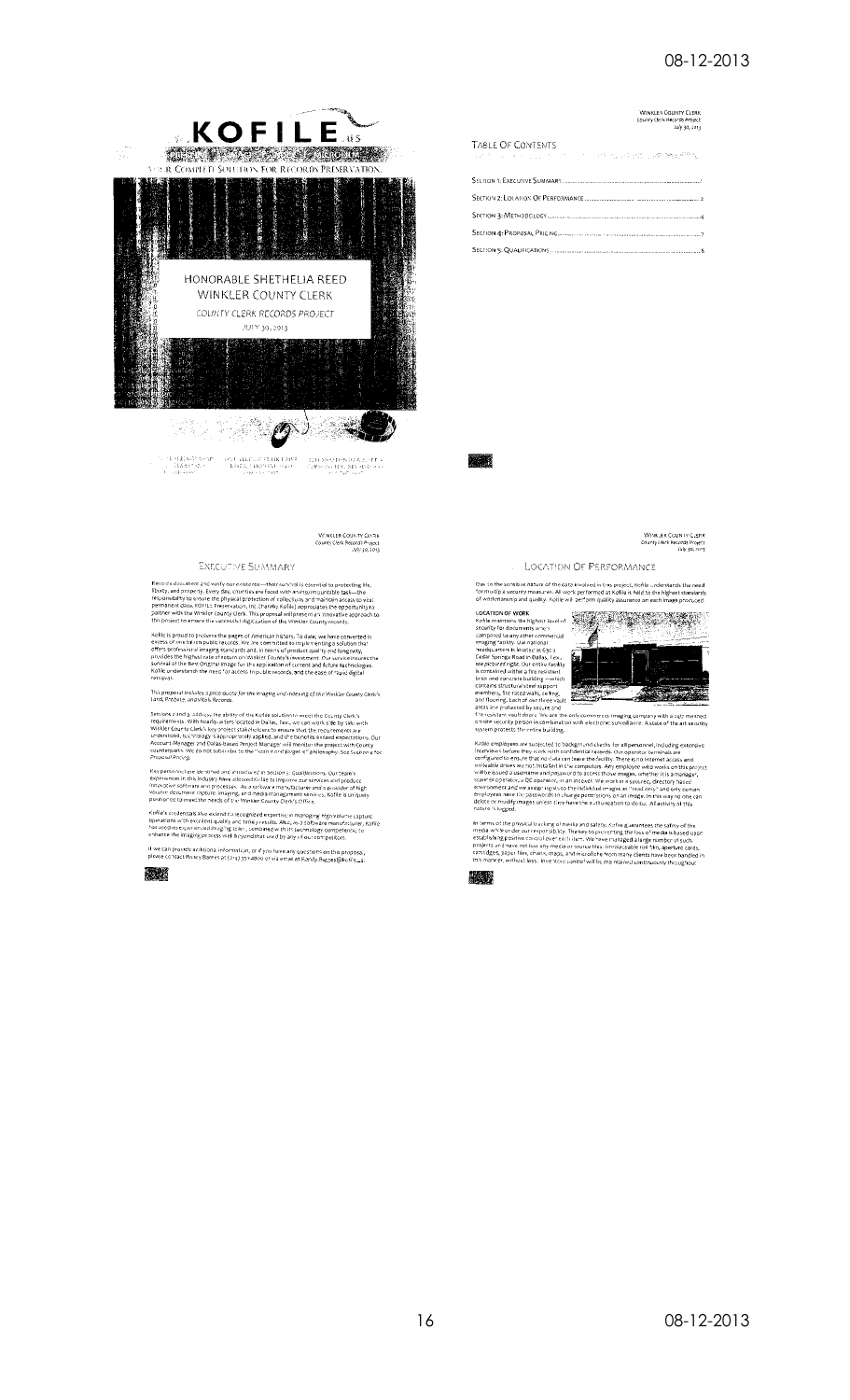# WINKLER COUNTY CLERK<br>County Clerk Rerords Project<br>July 30, 2013

#### METHODOLOGY

**IMAGE PROCESSING**<br>*kMAGE PROCESSING*<br>density, custom: programming ensuress image quality. When documents vary in size and<br>density, custom: programming ensuress image quality. Utilizing algorithms is critical reprovides<br>pr

We maintain 100% document integrity and image control with exclusive Image Locking<br>capabilities. The processing procedures will not allow for information from rescanned pages<br>to accidentally be cut and pasted into the inco

I ype, Volume, and Page to be electronically<br>We employ (2005): Traget to be electronically the absolute digital capture quality of the standard<br>strained at the line of the state and page of the state of the state<br>and the



### INDEXING

**INDEXING**<br> **NOTE:** also provides custom indexing<br> **rerivies for causty clerks, indexing<br>
<b>rerivies for causty clerks, indexing**<br> **comprehensive assessment** of the<br>
comprehensive assessment of the<br>
analysis produces essent



Our Data Entry Manager, Wanda Gomez, has over 43 years' experience and excels at placing<br>the customer's needs first: Data integrity is essential. Our goal is to provide consistently<br>keyed fields. This will impreve decument

Koffie berforms key entry at least twice for every field. Our proprietary indexing software<br>and keying procedures provides proven 99.25% accuracy. Indexing projects are completed in<br>our securi: Dailas headcuarters.

Following the initial field key entry, the record is displayed to a second indexing roperator. This individual also keys the field (also termed a "blind re-key"). The software compares the entries. If they don't match, th

In our ouality control procedures, any questioned process is researched and answered<br>Entirrally by experienced managers and supervisors. If the County-s required to provide<br>Input, Koffe will contact the County Clerk for a

QUALITY CONTROL.<br>
Quality control is a key element in all<br>
magning and activity of Yorkist, C.J.<br>
magning and activity we concruse the aid and<br>
magning are control in control of the set of the control of the<br>
influence of

**STANDARDS AND FORMATTING**<br>
Xoftle makes use of gray-scale<br>
stanning technique-of or decuments<br>
to ensure the optimum incessive<br>
the estinge, we verify<br>
engently we comply<br>
legibility of the scanning process<br>
legibility of



WINKLER COUNTY CLERK<br>County Clerk Records Project<br>
vuly 30, 2013

 $\bullet$ 

WINKLER COUNTY CLERK<br>County Clerk Becords Primert<br>July 31, 2013

each step of the conversion process, and our SQL imaging database maintains a complete<br>audit trail throughout each step.

ia.<br>Ma

Daily protocol requires that necords nemoved from the vault for work are in the daudtop of a technician at all times. When records are not undergoing treatment, they are innerentitely returned to the vault area. This inclu

SERVICE DELIVERY<br>
SERVICE DELIVERY<br>
SERVICE DELIVERY<br>
AN ISOTE ET CONTERNATION CONTERNATION CONTERNATION CONTERNATION<br>
SERVICE IS INTERFERIT CONTERNATION CONTERNATION CONTERNATION<br>
SUPERVICE SUPERVICE CONTERNATION CONTERNA

hroughout experience of the state of the state of the state of the state of the state of the state of the state of the state of the state of the state of the state of the state of the state of the state of the state of the

wall transfer and the control of the basic of the control of the control of the control of the control of the strategy of the control of the control of the control of the control of the control of the control of the contro

K.

quality control.<br>
Images will be captured at a<br>
immediate and three lists of the state of the state of the state of the state of<br>
levels, thus smaller for occurrents with<br>
The captured at fictive to receive the state of th

.<br>Upon request, Kofile stores an electronic socurity back up of all images in case of loss,<br>damage, or destruction by fire or natural disaster.

## X.

WINKLER COUNTY CLEAK<br>County Cleak Records Project<br>July 30, 2013

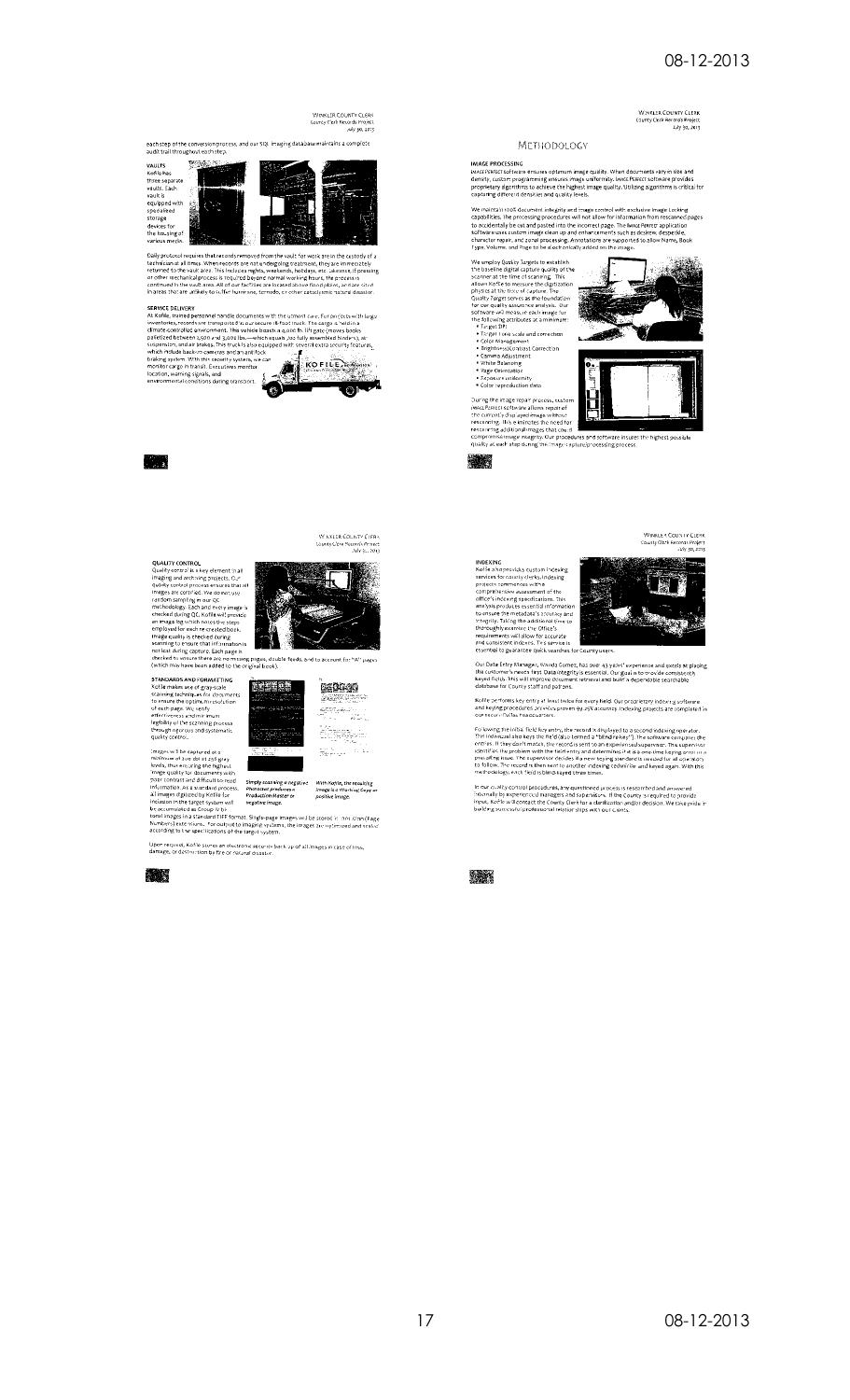WINKLER COUNTY CLERK<br>County Clerk Records Project<br>July 30, 2013

## WINKLER COUNTY CLERK<br>County Clerk Records Project<br>July 30, 2013

PROPOSAL PRICING

|                            | <b>WINKLER COUNTY CLERK</b> |                 |                 |
|----------------------------|-----------------------------|-----------------|-----------------|
| <b>RECORD SERIES TITLE</b> | LEVEL OF SERVICE            | <b>QUANTITY</b> | LINE ITEM TOTAL |
| Land, Probate, and Vitals* | mage Processing             | 95,406          | \$45,794.88     |
|                            | Indexing                    | 40,854          | \$112,376.09    |
|                            |                             | <b>TOTAL</b>    | \$158,170.85    |

ertion *idx Liens*<br>cation of Schos<br>tards, Marriage<br>tsale

|    | icing Includes:                  |
|----|----------------------------------|
|    | Image Capture                    |
| i, | Image Processing                 |
| š  | Image Annotation                 |
| ł. | image QC                         |
| ä  | Page Valication                  |
| i, | Oespeckle/Deskew                 |
| í  | Image Solitting                  |
| ×  | Conversion/Import into Tyler/Eag |
|    |                                  |

.<br>Ee Land Records System

also supplied ive technical supportion hardware/software application<br>rdware for upcoming installations including Windows Professional, 20/<br>Application. She has also completed technical/software documentatio<br>Application.

ily Reed – Imaging Manager<br>ed is responsible for managing daily<br>partment. She ensures that all supe

ny changing no

olencies<br>project pro<br>https://<br>https://

..........supervisors<br>|work: At Kofile, R<br>et denartien and imaging team, she<br>gioreated by the imagin

-as<sub>ek,</sub><br>L**lated ove.**<br>iat have resulted<br>med quality of ail

|               | (Signature of Authorized Official) |     |
|---------------|------------------------------------|-----|
| <b>TITLE:</b> |                                    | ___ |
| DATE:         |                                    |     |

**QUALIFICATIONS** 

With Koffle's services, the Winkler County C'erk saves money and ensures a reculting digital<br>image that is highest quality, and free of distortion or loss. Our expertise ensures that sheets<br>are not damaged during capture.

npower, experience, and resources to provide all of the necessary project<br>nffle and tis key employees have a deep and rich history in Imaging and<br>: throughout Texas and the United States. Kofile's projects are managed by<br>I

-<br>ontinue in multiple phases over many years and administrativns<br>in experienced Imaging team and technology competence, and<br>is as a software developer, our capability to enhance the image<br>:xtends well beyond that of compet



ads well beyond that to sump-section. Officer<br>
Randy Barnes Jeslign, implements, and manages the various processes<br>
Rands designs, implements, and manages the various processes<br>  $\epsilon$  employed by the image processing and in



Account <u>Manager</u><br>Account Manager **y Corteano – Account-massing control of the Cortean Control of the State State State State State State State State State State State State State State State State State State State State State State State State State Stat** : ۱۵۰<br>Sing system<br>Ship to car

81

WINKLER COUNTY CITER<br>County Cierk Records Project<br>July 30, 2013



Data Entry Manager o - <del>Jy</del>o - 2005, Phor to 1990, she was<br>for Business Records Corporation fro<br>mowledge, reliability and pursuit of<br>ble asset to our customers and orga



Janice Casey - Indexing Supervisor<br>Assey coverses key and verifying Josefs and GFs from the Map Room. She is also responsible for key and the verification of leg<br>Room. She is also responsible for key creates and updates t



A motion was made by Commissioner Thompson and seconded by Commissioner Stevens to approve Amendment #4 to Eagle Software System Lease Agreement dated July 31, 2007 between Winkler County and Tyler Technologies, Inc. for Winkler County Clerk recorder and software system for the term of six (6) years beginning on date of execution of this Amendment; which motion became an order of the Court upon the following vote:

18

Commissioners Stevens, Wolf, Neal and Thompson Ayes: Noes: None

WINKLER COUNTY CLERS<br>County Clerk Records Project<br>Lify 30, 2013

veroped = - =<br>cutive support experience. A<br>with each of our clients to ci<br>is. She revises these plans as

er K<br>essing by c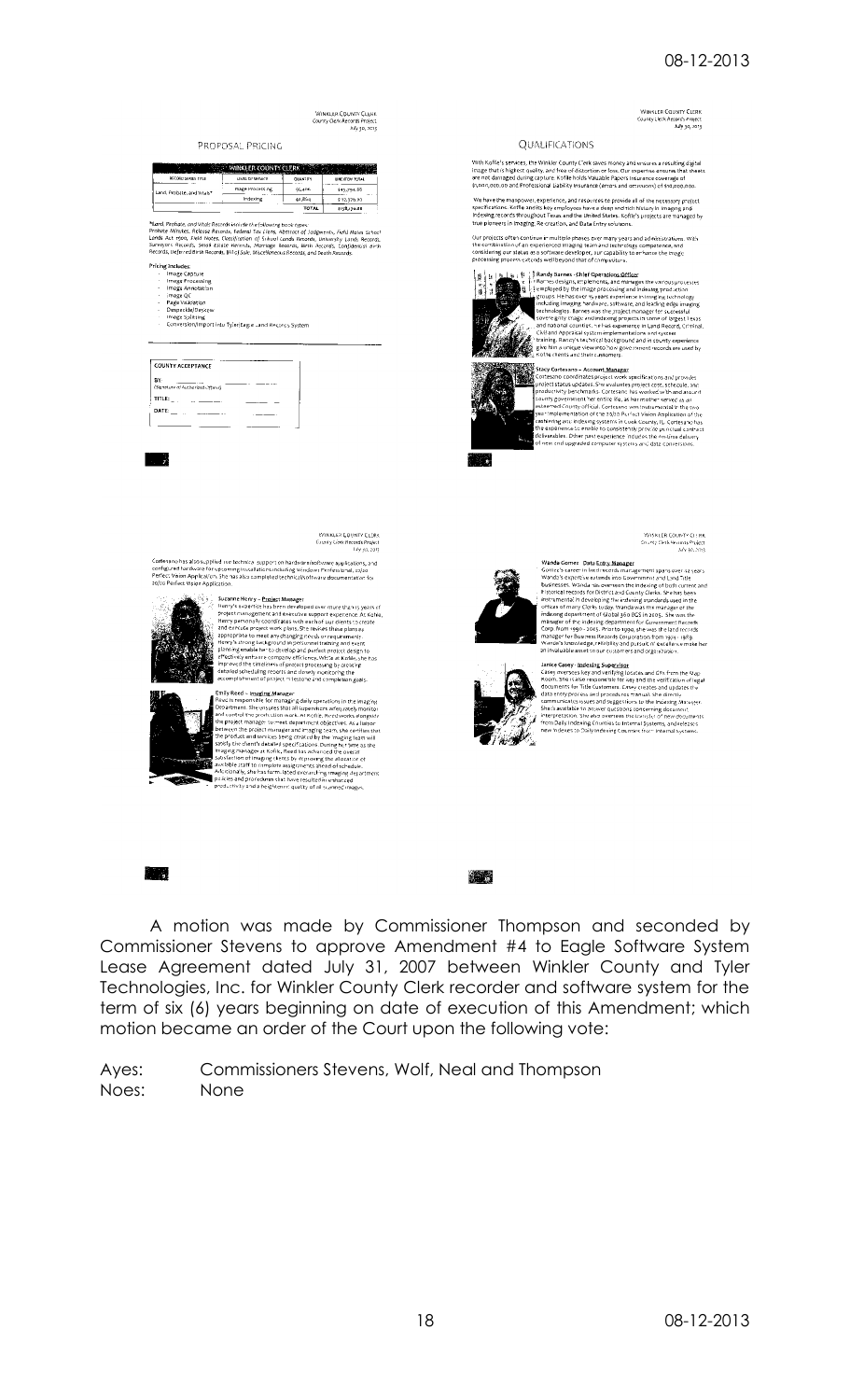| AMENDMENT#4<br>Eagle Software System Lease Agreement                                                                                                                                                                                                                                                                                             |                          | Software, Hardware and Services<br>4.<br>$\overline{a}$<br>Initial hardware refresh will take place 36 months after prior mid-term refresh (approx. Marchi/April<br>2014) in the Recordor/Clerk's Office, and second hardware refresh will occur shriy-six (36)<br>months following the mittal refresh (approx., March/April 2017).<br>$\epsilon$<br>Travel expenses will be billed as incurred.<br>. The tems listed in Exhibit A are those applied to this Amendment |                |  |
|--------------------------------------------------------------------------------------------------------------------------------------------------------------------------------------------------------------------------------------------------------------------------------------------------------------------------------------------------|--------------------------|------------------------------------------------------------------------------------------------------------------------------------------------------------------------------------------------------------------------------------------------------------------------------------------------------------------------------------------------------------------------------------------------------------------------------------------------------------------------|----------------|--|
| This amendment is made and entered into $\frac{08/12/13}{2}$ by and between Winkler County, Texas<br>(hereinafter referred to as "CLIENT") and Tyler Technologics, Inc. (hereinafter referred to as "TYLER").                                                                                                                                    |                          | By execution in the space bolow, each party represents that this Amendment has been read in its entrety                                                                                                                                                                                                                                                                                                                                                                |                |  |
| WITNESSETH:                                                                                                                                                                                                                                                                                                                                      |                          | and has been executed by an authorized representative                                                                                                                                                                                                                                                                                                                                                                                                                  |                |  |
| WHEREAS, on July 31, 2007, TYLER and CLENT extended an Eagle Schware System Leave<br>Agreement (theremater referred to as the "Agreement") for Eagle Recorder and Eagle Clerk cultures<br>The amendment areplacing such prior Agreem                                                                                                             |                          | CLIENT:<br>WINKLER COUNTY, TEXAS<br>By:<br>Name_Bonnie_Leck                                                                                                                                                                                                                                                                                                                                                                                                            |                |  |
| Now, therefore in consideration of the promises and the mutual coverants and obligations herein set<br>forth, the parties agree as follows                                                                                                                                                                                                       |                          | The _ Winkler County Judge<br>Date August 12, 2013                                                                                                                                                                                                                                                                                                                                                                                                                     |                |  |
| 1.<br><b>Contract Term Extension</b>                                                                                                                                                                                                                                                                                                             |                          | Address for Notices P.O. Drawer Y.                                                                                                                                                                                                                                                                                                                                                                                                                                     |                |  |
| The partes hereby agree that that Renewal will be a term of six (6) years beginning on the clate<br>of execution of this Americanent. All terms and concidence for Termination of this Agreement will<br>remain as outlined in the o                                                                                                             |                          | Xermit, TX 79745<br>Facsimile Mumber 432, 386, 3223<br>Phone Number 432, 556, 6658                                                                                                                                                                                                                                                                                                                                                                                     |                |  |
| $\overline{2}$<br>Payment Terms                                                                                                                                                                                                                                                                                                                  |                          |                                                                                                                                                                                                                                                                                                                                                                                                                                                                        |                |  |
| As of April 1, 2014, CUENT's per mombig payment will be \$4,077.00 for the duration of the term<br>of this Renewal - This monthly charge is based on an Annual Document Rate not to exceed 3,000<br>documents. I studies in excess of<br>Other Terms                                                                                             |                          | TY-ER TECHNOLOGIES, INC.<br>By:<br>-- -<br>-----<br>Name.<br>- -                                                                                                                                                                                                                                                                                                                                                                                                       |                |  |
|                                                                                                                                                                                                                                                                                                                                                  |                          | Tite.<br>.<br>- - - -                                                                                                                                                                                                                                                                                                                                                                                                                                                  |                |  |
| This Ameriament covers Software, Hardware Installation/Server Support. Hardware Replacement,<br>on going Software Support. This Americment also includes lemis and conditions previously<br>outherd and adopted into the Agreement u                                                                                                             |                          | Date $\qquad$<br>Address for Nosces 5519 - 53 <sup>rd</sup> Street                                                                                                                                                                                                                                                                                                                                                                                                     |                |  |
| subsequent Purchase Orders.<br>All other terms and conditions of the priginal Agreement, subsequent Amendments Ssted above                                                                                                                                                                                                                       |                          | Lubbook TX 79414                                                                                                                                                                                                                                                                                                                                                                                                                                                       |                |  |
| and Exhibit A below shall remain the some and in effect unless specifically changed by this<br>Amendment #4                                                                                                                                                                                                                                      |                          | Facsimile Number (506) 797 4849                                                                                                                                                                                                                                                                                                                                                                                                                                        |                |  |
|                                                                                                                                                                                                                                                                                                                                                  |                          | Phono Number (800) 646-2633                                                                                                                                                                                                                                                                                                                                                                                                                                            |                |  |
|                                                                                                                                                                                                                                                                                                                                                  |                          |                                                                                                                                                                                                                                                                                                                                                                                                                                                                        |                |  |
|                                                                                                                                                                                                                                                                                                                                                  |                          |                                                                                                                                                                                                                                                                                                                                                                                                                                                                        |                |  |
| <b>Exhibit A</b>                                                                                                                                                                                                                                                                                                                                 |                          | Licenses for Software Listed Above:                                                                                                                                                                                                                                                                                                                                                                                                                                    |                |  |
|                                                                                                                                                                                                                                                                                                                                                  |                          | Eagle Recorder/Eagle Clerk Full Use Site Licensed                                                                                                                                                                                                                                                                                                                                                                                                                      | 6              |  |
|                                                                                                                                                                                                                                                                                                                                                  |                          | Eagle Recorder/Eagle Clerk Public View Site Licensed                                                                                                                                                                                                                                                                                                                                                                                                                   | 3              |  |
|                                                                                                                                                                                                                                                                                                                                                  | $\mathcal I$             | <b>Disaster Recovery Services</b>                                                                                                                                                                                                                                                                                                                                                                                                                                      |                |  |
|                                                                                                                                                                                                                                                                                                                                                  | 1                        | <b>Public Printing</b>                                                                                                                                                                                                                                                                                                                                                                                                                                                 |                |  |
|                                                                                                                                                                                                                                                                                                                                                  |                          | Content Management Limited Edition Package                                                                                                                                                                                                                                                                                                                                                                                                                             | $\mathbf{f}$   |  |
|                                                                                                                                                                                                                                                                                                                                                  | 1<br>1                   | Eagle Web/eCommerce<br>Unkmited Public Access via the Internet                                                                                                                                                                                                                                                                                                                                                                                                         |                |  |
| Eagle Software:<br>Eagle Recorder (Land Records)<br>(per installation of the master application)<br>Eagle Clerk (Vitals)<br>(per installation of the master application)<br>Eagle Web (Public Access via Web Hosting)<br>(per installation of the master application)<br>eCommerce for Eagle Web<br>(per installation of the master application) |                          | Services:                                                                                                                                                                                                                                                                                                                                                                                                                                                              |                |  |
| <b>Public Printing</b>                                                                                                                                                                                                                                                                                                                           |                          | Installation of Hardware                                                                                                                                                                                                                                                                                                                                                                                                                                               | $\overline{c}$ |  |
| Disaster Recovery Services<br>Content Management Limited Edition Package                                                                                                                                                                                                                                                                         |                          | Credentials for Tyler Online Training Center                                                                                                                                                                                                                                                                                                                                                                                                                           | 1              |  |
|                                                                                                                                                                                                                                                                                                                                                  |                          | Hardware:                                                                                                                                                                                                                                                                                                                                                                                                                                                              |                |  |
|                                                                                                                                                                                                                                                                                                                                                  | $\overline{\phantom{a}}$ | Database Server for Eagle Recorder                                                                                                                                                                                                                                                                                                                                                                                                                                     | ź              |  |
|                                                                                                                                                                                                                                                                                                                                                  |                          | Public View Workstations with 20" flat screen monitors                                                                                                                                                                                                                                                                                                                                                                                                                 | $\mathcal{R}$  |  |
|                                                                                                                                                                                                                                                                                                                                                  |                          | Staff Workstations with 20" flat screen monitors                                                                                                                                                                                                                                                                                                                                                                                                                       | з              |  |
|                                                                                                                                                                                                                                                                                                                                                  |                          | Scanner - ADF only                                                                                                                                                                                                                                                                                                                                                                                                                                                     | 5              |  |
| Tyler On Line Training Center Access                                                                                                                                                                                                                                                                                                             |                          | Network Laser Printers                                                                                                                                                                                                                                                                                                                                                                                                                                                 |                |  |
|                                                                                                                                                                                                                                                                                                                                                  |                          | OVDRW                                                                                                                                                                                                                                                                                                                                                                                                                                                                  |                |  |
|                                                                                                                                                                                                                                                                                                                                                  |                          | UPS                                                                                                                                                                                                                                                                                                                                                                                                                                                                    |                |  |
|                                                                                                                                                                                                                                                                                                                                                  |                          | <b>Bar Code Label Printer</b>                                                                                                                                                                                                                                                                                                                                                                                                                                          | 2              |  |

Following discussion regarding rental rates and rules of use for pavilion at County Park in Kermit, a motion was made by Commissioner Neal and seconded by Commissioner Thompson to approve the following rates and rules for the Kermit Pavilion:

 $\ensuremath{\mathrm{Page}}\,3$ 

 $_{\rm Page\ 4}$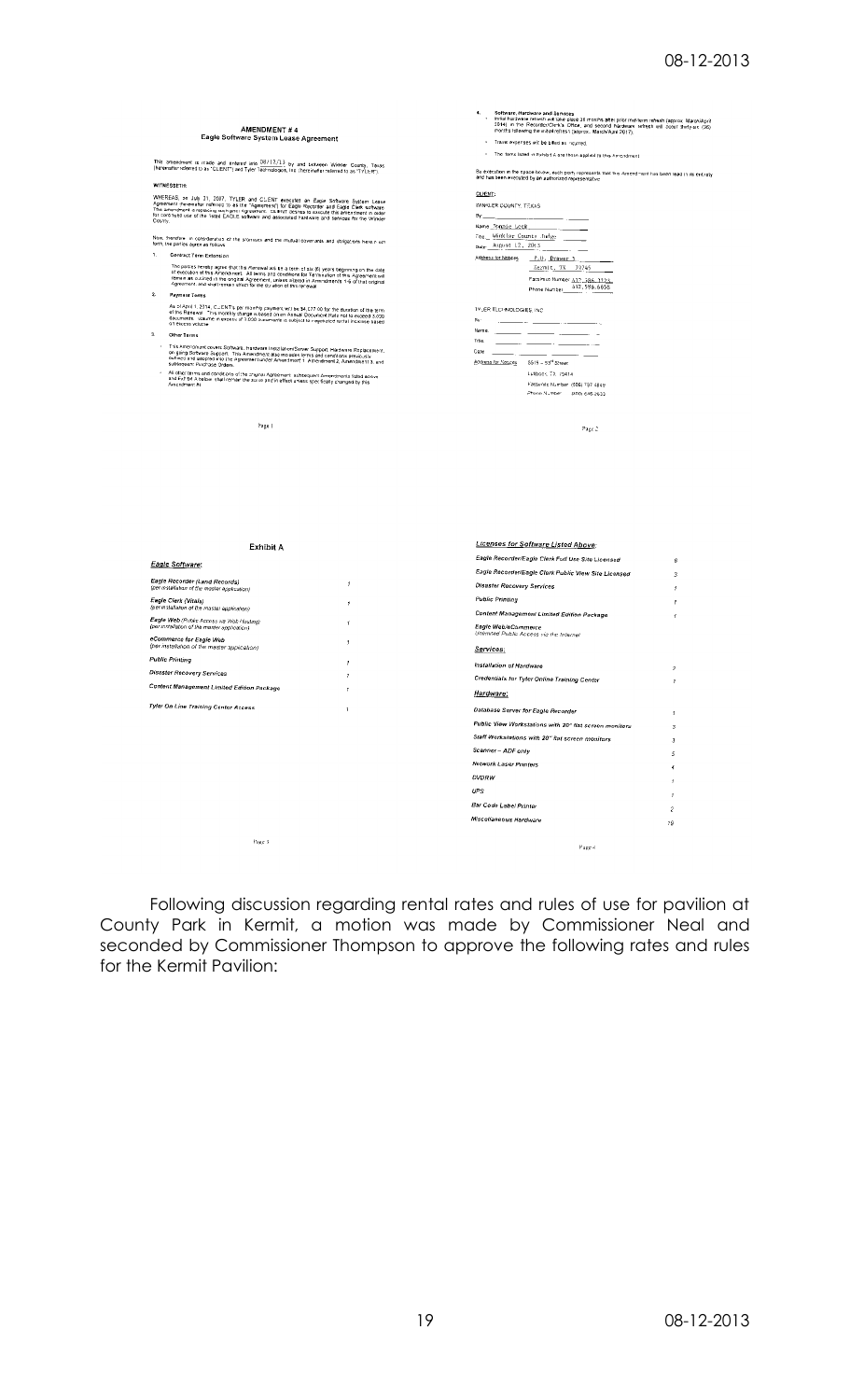**Individual** 

#### **RULES WINKLER COUNTY - KERMIT, TEXAS PAVILION EFFECTIVE 08-12-2013**

User's **Initials** 

- THE KERMIT PAVILION MAY BE RESERVED FOR USE BY COUNTY RESIDENTS ONLY.  $\overline{1}$ . Proof of residency will be required at time of rental. The Pavilion is not to be used for any profit making activities or to promote a profit making activity. The Pavilion is under<br>24 hour surveillance by the Winkler County Sheriff's Office.
- The scheduling and use of the County Pavilion listed below will be done through the Human  $=$  2. Resources Department in the Winkler County Courthouse with the guidelines adopted by the Commissioner's Court. The building must be reserved at least one week in advance. **The** County will accept checks for rental fees from any entity or individual renting a county building that has a permanent deposit with the County. All others are required to pay fees and deposits with money orders and/or cashier's checks. If a<br>check does not clear, the rental fee will be deducted from the deposit, and checks will no longer be accepted from that entity or individual.

If the building is needed for more than two days, the individual must request to be on the agenda for Commissioner's Court to have the additional days approved. The key to the Kermit Pavilion will be picked up at the Human Resources Department one day prior to the event and returned on the next working day after the event. NO KEYS WILL BE ISSUED AFTER<br>HOURS OR ON THE WEEKEND. HOWEVER, for keys issued on an emergency basis, there will be a \$25.00 fee.

Deposits and Occupancy requirements, as determined by the Commissioners' Court, are as

 $\overline{3}$ .

| follows:        |                 |                  |               |
|-----------------|-----------------|------------------|---------------|
|                 | <b>REOUIRED</b> | <b>MAXIMUM</b>   | <b>TABLES</b> |
| <b>BUILDING</b> | <b>DEPOSIT</b>  | <b>OCCUPANCY</b> |               |

#### **Kermit Pavilion Rental Fee Waived** \$350.00 150 25

BBQ Pit: Charcoal Only (Any other burning material including paper products is prohibited). The charcoal and the cleaning of the grill is the responsibility of the renter.<br>County employees will clean out the pit.

#### Wood Fireplace: Renter will provide the wood. (Any other burning material including paper products is prohibited). County employees will clean out the fireplace.

- Deposits will be refunded within 10 working days after the return of the pavilion key and verification of the pavilion condition. Said money will be refundable if no damage has occurred;  $\overline{4}$ . otherwise, if any damage is done to the pavilion, property, furniture or furnishings, the individual, company or organization will be held responsible for the payment of such damages with whatever portion of said deposit is necessary for repairing any damage. The refunded deposit will be mailed to the individual as entered on the contract or can be picked up when ready.
- $\overline{5}$ .
	- This agreement will be signed by the individual, company or organization at the time of granting the use of the pavilion. NO ADDITIONAL TABLES AND CHAIRS WILL BE **PROVIDED.** Nothing is to be taken from the building and no loan of equipment is allowed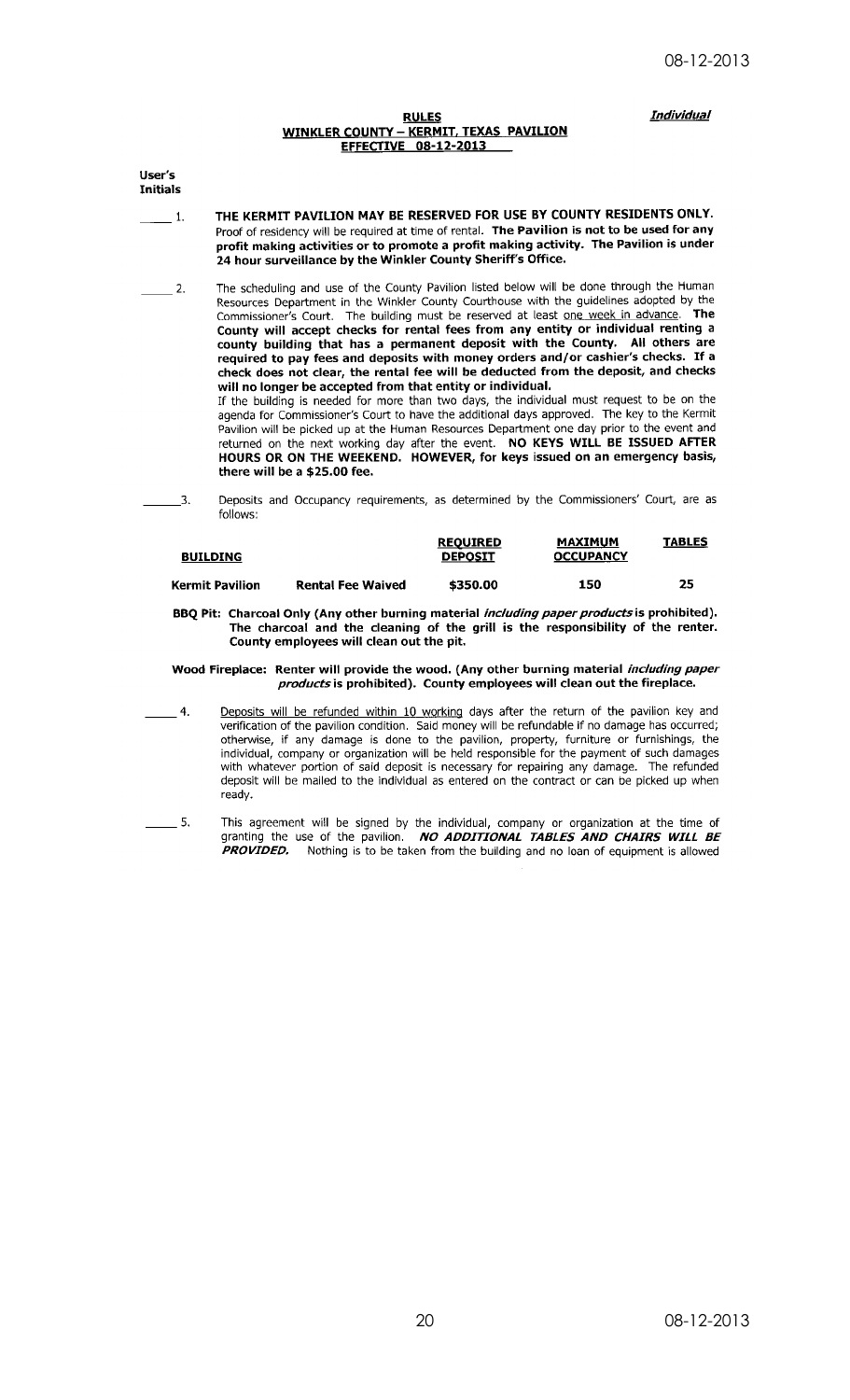without permission of the Commissioner's Court.

Residents renting the pavilion on a Saturday, need to check the pavilion prior to  $-6.$ setting up. If the pavilion is not clean or is damaged, then: Randy Neal, Commissioner Pct. #3 should be notified immediately. Commissioner Pct.  $#3$  should be notified immediately.<br>The cleanup of the pavilion and restroom premises is to be completed immediately after the function and will be left in the same condition, inside and outside, as before the function or the deposit is forfeited. The use of tape, staples, nails, thumb tacks, etc. is prohibited. If deposit is forfeited for failure to clean, you will not be allowed to rent any Winkler County building again. Brooms and water hoses are furnished. Individuals are responsible for all other cleaning supplies.

- $\overline{\phantom{a}}$  7. There will be no loitering outside the County Building. Children should be under close supervision at all times.
- All functions at the Kermit Pavilion will end no later than 12:00 midnight, including music and  $8.$ clean up. The volume of music inside the Kermit Pavilion will be maintained at a reasonable level.
	- $9<sub>1</sub>$ Any tampering with or damages to electrical boxes or ceiling fans on the premises will result in forfeiture of the entire deposit.
- Winkler County assumes no responsibility or liability resulting from accident or injury as a result  $10.$ of use of these premises.
- By signing this agreement, individuals/organizations must comply with the rules  $\_11$ . set forth. Any guideline not met, the individual/organization will forfeit all monies put down.

THE COMMISSIONERS' COURT IS HAPPY FOR YOU TO USE THE COMMUNITY BUILDINGS.<br>INDIVIDUALS NOT COMPLYING WITH THE RULES AS SET FORTH IN THIS CONTRACT WILL NOT BE ALLOWED TO USE BUILDINGS AGAIN. PLEASE HELP MAINTAIN OUR BUILDINGS FOR FUTURE USE BY WINKLER COUNTY RESIDENTS. THANK YOU.

| <b>USER</b>                        |                                               | <b>DATE SIGNED</b>                                                |
|------------------------------------|-----------------------------------------------|-------------------------------------------------------------------|
| <b>ADDRESS</b>                     |                                               | <b>PHONE NUMBER</b>                                               |
| <b>BUILDING RENTED</b>             |                                               | <b>DATE RENTED</b>                                                |
| <b>TYPE OF FUNCTION BEING HELD</b> |                                               | <b>SIGNATURE ACKNOWLEDGING</b><br><b>RECEIPT OF COPY OF RULES</b> |
|                                    | <b>INFORMATION SENT TO AUDITOR FOR REFUND</b> | <b>MAIL REFUND</b>                                                |
| <b>DATE</b>                        | BY<br><b>INITIALS</b>                         | <b>PICK UP REFUND</b>                                             |

which motion became an order of the Court upon the following vote:

Ayes: Commissioners Stevens, Wolf, Neal and Thompson Noes: None

A motion was made by Commissioner Stevens and seconded by Commissioner Neal to approve request of Commissioner, Precinct No. 1, for repair and installation of electric cable for the irrigation system at Winkler County Golf Course in the approximate amount of \$4,200.00 to be paid from budgeted maintenance funds; which motion became an order of the Court upon the following vote:

Ayes: Commissioners Stevens, Wolf, Neal and Thompson Noes: None

A motion was made by Commissioner Wolf and seconded by Commissioner Stevens to approve request of Commissioner, Precinct No. 2, to rent steel wheel roller from Kirby Smith in the approximate amount of \$3,900.00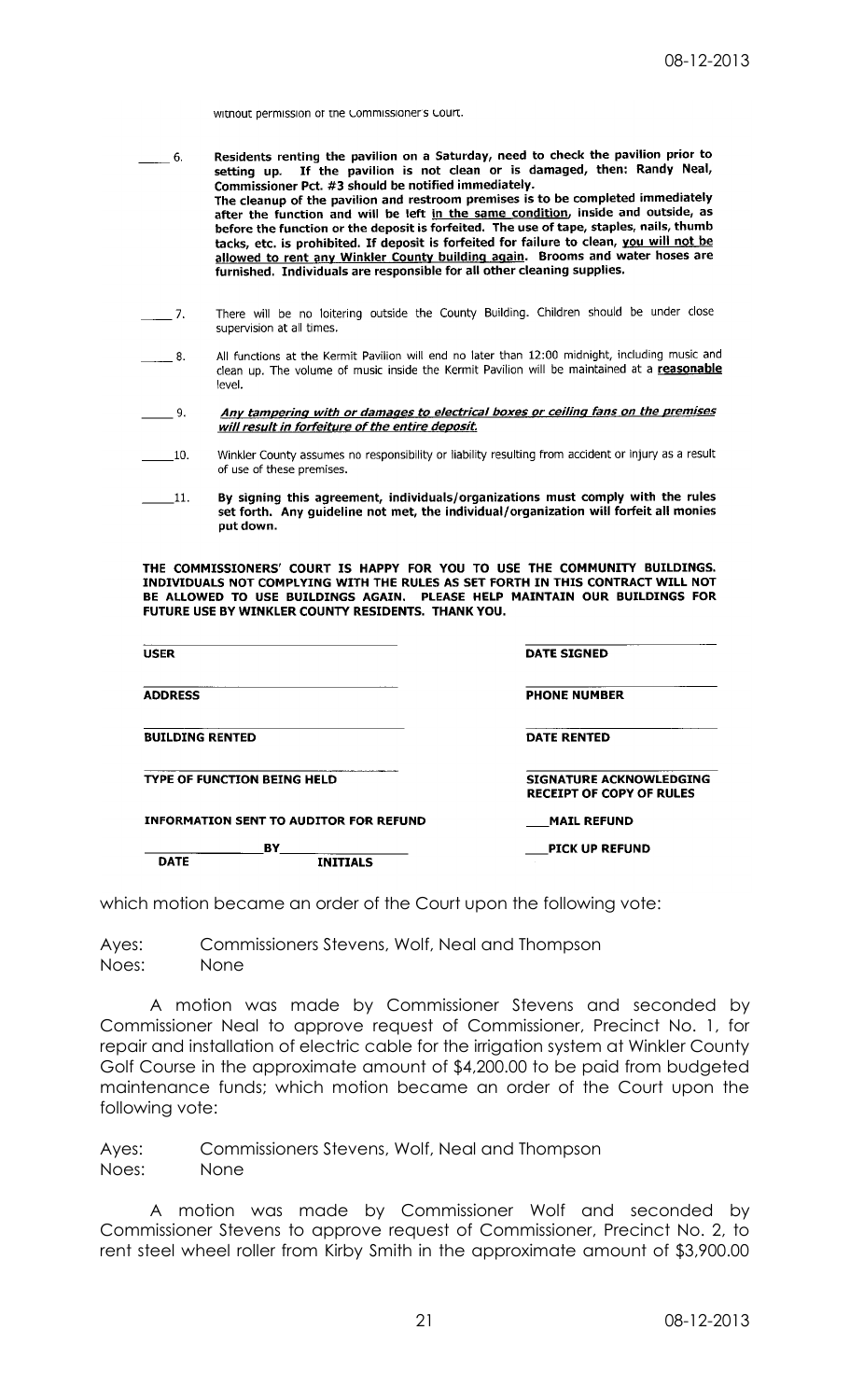per month from Lateral Road Funds; which motion became an order of the Court upon the following vote:

Ayes: Commissioners Stevens, Wolf, Neal and Thompson Noes: None

A motion was made by Commissioner Wolf and seconded by Commissioner Thompson to approve request of Commissioner, Precinct No. 2, for repairs to 2000 GMC Dump Truck in the approximate amount of \$5,200.00 from Area II Road and Bridge budgeted funds; which motion became an order of the Court upon the following vote:

Ayes: Commissioners Stevens, Wolf, Neal and Thompson Noes: None

At 10:00 o'clock A.M., the Court entered into Executive Session in accordance with Section 551.071, Texas Government Code, V.T.C.A., to consult with attorney on the matter of contemplated litigation concerning health insurance reimbursements. The Court then returned to open session at 10:20 o'clock A.M. with the following action being taken:

A motion was made by Commissioner Neal and seconded by Commissioner Thompson to authorize Robert Scogin, Attorney at Law, to proceed with filing a lawsuit; which motion became an order of the Court upon the following vote:

Ayes: Commissioners Stevens, Wolf, Neal and Thompson Noes: None

A motion was made by Commissioner Neal and seconded by Commissioner Thompson to approve purchase of twenty-five (25) tables and one hundred fifty (150) chairs in the approximate amount of \$5,000.00 for pavilion at County Park in Kermit to be paid from committed Parks Improvement Funds; which motion became an order of the Court upon the following vote:

Ayes: Commissioners Stevens, Wolf, Neal and Thompson Noes: None

A motion was made by Commissioner Neal and seconded by Commissioner Wolf to approve purchase of 1,000-gallon water tank for potable water, pump, labor and plumbing at Winkler County Airport in the approximate amount of \$3,000.00 to be paid from contingency funds; which motion became an order of the Court upon the following vote:

Ayes: Commissioners Stevens, Wolf, Neal and Thompson Noes: None

A motion was made by Commissioner Neal and seconded by Commissioner Thompson to approve payment in the amount of \$4,765.10 to U. S. Postmaster for postage and supplies for Winkler County Tax Assessor-Collector from budgeted funds; which motion became an order of the Court upon the following vote:

Ayes: Commissioners Stevens, Wolf, Neal and Thompson Noes: None

A motion was made by Commissioner Wolf and seconded by Commissioner Stevens to approve payment in the amount of \$23,010.00 to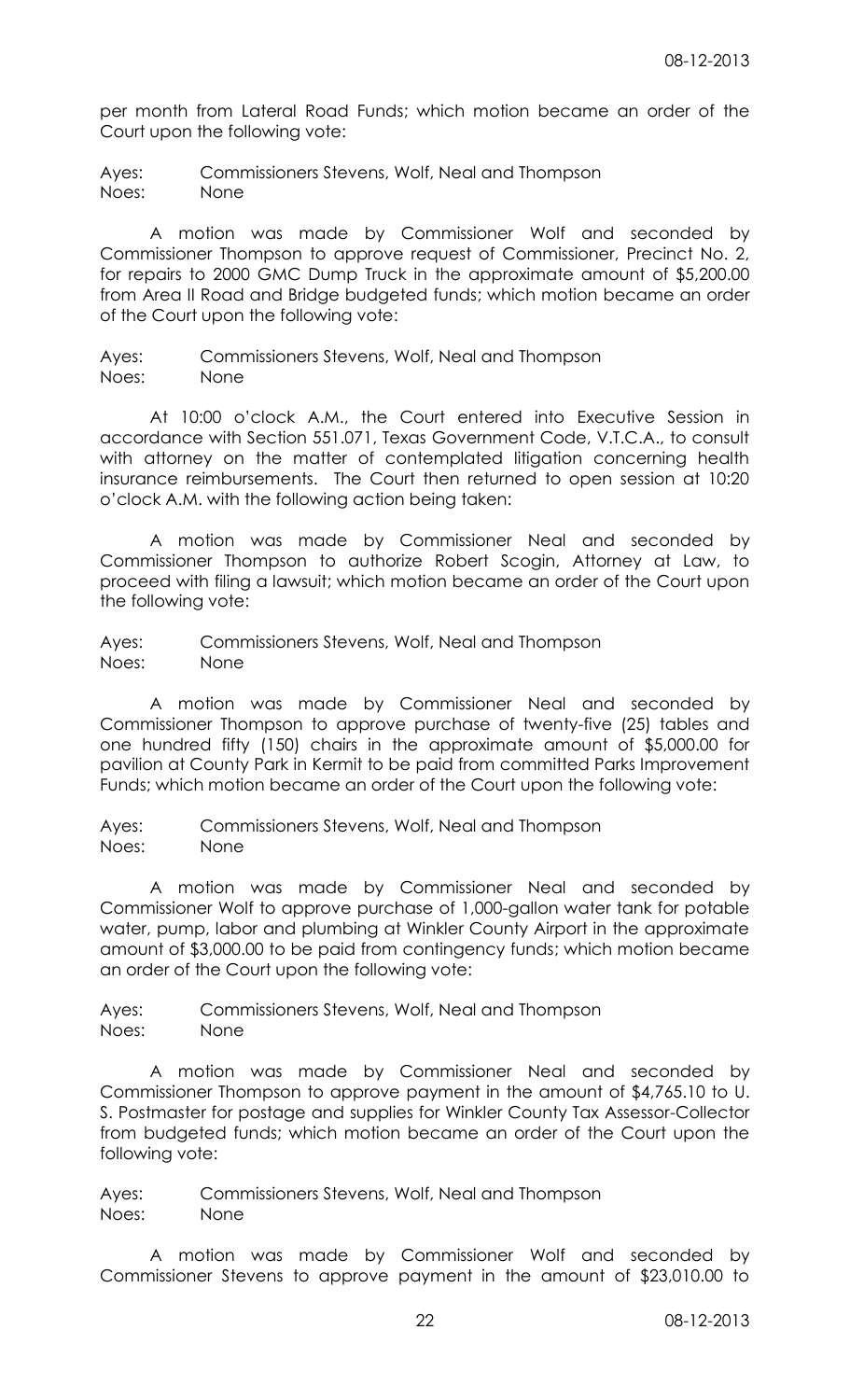Diamond A Ranch for caliche for County Road 206 (\$4,350.00), County Road 203 (\$9,840.00) and County Road 409 (\$8,820.00) from Lateral Road Funds; which motion became an order of the Court upon the following vote:

Ayes: Commissioners Stevens, Wolf, Neal and Thompson Noes: None

A motion was made by Commissioner Neal and seconded by Commissioner Thompson to approve payment in the amount of \$3,500.00 to FSC Disclosure Services, a Division of First South West Company for preparation and delivery of 2012 Annual Disclosure Report from budgeted funds; which motion became an order of the Court upon the following vote:

Ayes: Commissioners Stevens, Wolf, Neal and Thompson Noes: None

A motion was made by Commissioner Neal and seconded by Commissioner Thompson to approve payment in the amount of \$5,330.00 to Robison Johnston and Patton, LLP for balance due for preparation of the audited financial statements for the year ended December 31, 2012 from budgeted funds; which motion became an order of the Court upon the following vote:

Ayes: Commissioners Stevens, Wolf, Neal and Thompson Noes: None

A motion was made by Commissioner Thompson and seconded by Commissioner Stevens to approve payment in the total amount of \$720.00 to Total Office Solution for contract base rate charge for maintenance of the following machines for the period of July 01, 2013 to June 30, 2014 from budgeted funds:

1. Sheriff's Office – Xerox/CopyCentre C20 - \$240.00; and

2. Law Library – Xerox/Copy Centre C123/C128 - \$480.00

which motion became an order of the Court upon the following vote:

Ayes: Commissioners Stevens, Wolf, Neal and Thompson Noes: None

A motion was made by Commissioner Neal and seconded by Commissioner Thompson to approve payment in the amount of \$2,573.78 to Aquatic Recreational Inc. for delivery and installation of pump for pool spray toy from Kermit Pool Maintenance budgeted funds; which motion became an order of the Court upon the following vote:

Ayes: Commissioners Stevens, Wolf, Neal and Thompson Noes: None

There were no hospital software project claim(s) for the Court to consider at this time.

A motion was made by Commissioner Neal and seconded by Commissioner Thompson to approve park project claims against the County and pay as per list of vouchers submitted; which motion became an order of the Court upon the following vote: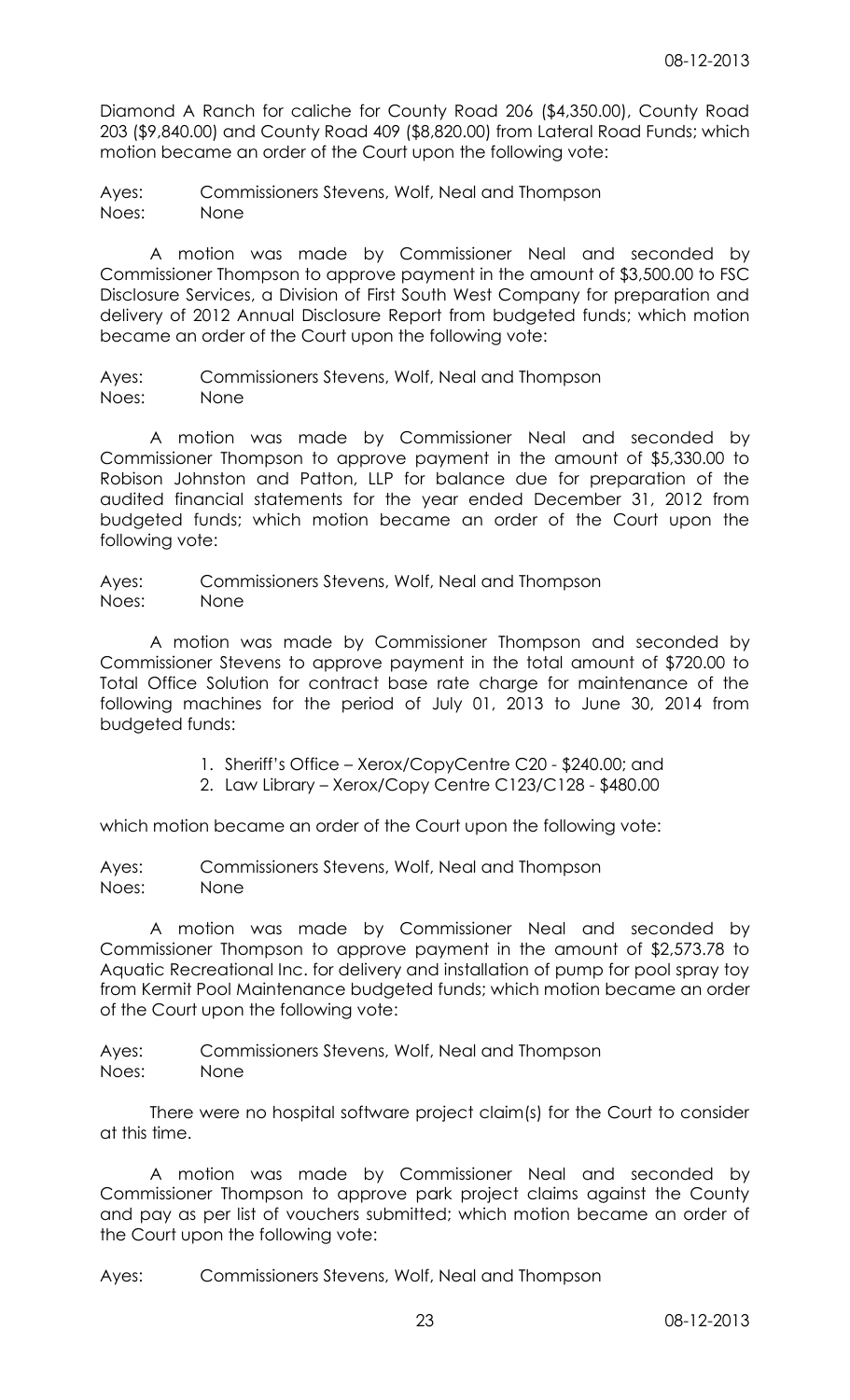Noes: None

A motion was made by Commissioner Stevens and seconded by Commissioner Neal to approve payroll; which motion became an order of the Court upon the following vote:

Ayes: Commissioners Stevens, Wolf, Neal and Thompson Noes: None

There were no line item adjustment(s) or budget amendment(s) for the Court to consider at this time.

A motion was made by Commissioner Neal and seconded by Commissioner Thompson to receive the following Monthly Reports from County Officials of fees earned and collected for the month of July, 2013;

|                                                                                         |      | MONTHLY REPORTS |              |                           |
|-----------------------------------------------------------------------------------------|------|-----------------|--------------|---------------------------|
| For the Month of                                                                        | Juli | 2013            |              |                           |
| Steve Taliaferro, Co Attorney Fee <u>6513</u> Hot Check 15300.00 Crim 50.00             |      |                 | Date         | Amount<br>\$350.00        |
|                                                                                         |      |                 |              |                           |
|                                                                                         |      |                 |              |                           |
|                                                                                         |      |                 | $8 - 1 - 13$ | $\mathcal{F}_{23,257.25}$ |
|                                                                                         |      |                 |              |                           |
|                                                                                         |      |                 |              | 1336.56                   |
|                                                                                         |      |                 |              |                           |
|                                                                                         |      |                 |              | $\mathfrak{P}\!$ 3        |
|                                                                                         |      |                 |              |                           |
|                                                                                         |      |                 |              |                           |
| Robbie Wolf, Commissioner Precinct #2                                                   |      |                 |              |                           |
|                                                                                         |      |                 |              |                           |
|                                                                                         |      |                 |              |                           |
|                                                                                         |      |                 |              |                           |
|                                                                                         |      |                 |              |                           |
| Lee Wilson, Constable Pct # 2                                                           |      |                 |              |                           |
| Richard Crow, Constable Pct #1 $+0$ $\sqrt{}$ $\sqrt{}$ $\sqrt{}$ $\sqrt{2}$ $\sqrt{3}$ |      |                 |              |                           |

which motion became an order of the Court upon the following vote:

Ayes: Commissioners Stevens, Wolf, Neal and Thompson Noes: None

A motion was made by Commissioner Neal and seconded by Commissioner Thompson to examine and approve bills over \$500.00 and place in line for payment; which motion became an order of the Court upon the following vote: